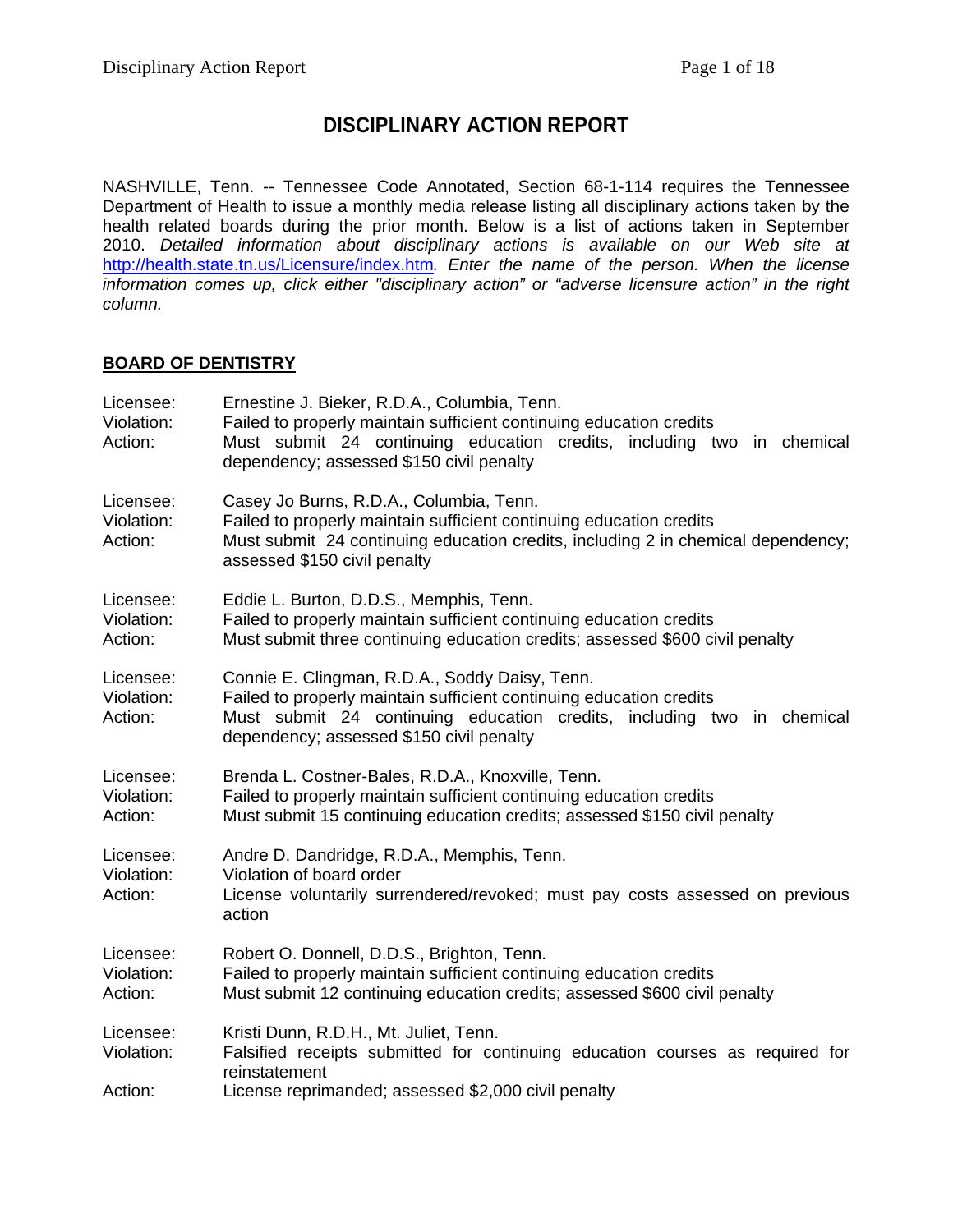| Licensee:<br>Violation:<br>Action: | Glenda O. Gill, R.D.A., Tazewell, Tenn.<br>Submitted false documentation of continuing education course to the board<br>License reprimanded; must submit three hours of continuing education within 90<br>days; assessed \$1,150 civil penalty, plus costs                    |
|------------------------------------|-------------------------------------------------------------------------------------------------------------------------------------------------------------------------------------------------------------------------------------------------------------------------------|
| Licensee:<br>Violation:<br>Action: | Patricia N. Halcomb, R.D.A., Powell, Tenn.<br>Failed to notify the board of criminal convictions<br>License placed on probation for no less than three years; assessed \$300 civil<br>penalty, plus costs                                                                     |
| Licensee:                          | Tammy M. Hardestie, R.D.A., Madisonville, Tenn.                                                                                                                                                                                                                               |
| Violation:                         | Failed to renew license in a timely manner                                                                                                                                                                                                                                    |
| Action:                            | Assessed \$100 civil penalty                                                                                                                                                                                                                                                  |
| Licensee:                          | Christie Enoch Holland, R.D.A., Memphis, Tenn.                                                                                                                                                                                                                                |
| Violation:                         | Failed to renew license in a timely manner                                                                                                                                                                                                                                    |
| Action:                            | Assessed \$600 civil penalty                                                                                                                                                                                                                                                  |
| Licensee:                          | Andrea R. Kirby, R.D.A., Knoxville, Tenn.                                                                                                                                                                                                                                     |
| Violation:                         | Failed to properly maintain sufficient continuing education credits                                                                                                                                                                                                           |
| Action:                            | Must submit 22 continuing education credits; assessed \$150 civil penalty                                                                                                                                                                                                     |
| Licensee:                          | Freda McBay, R.D.A., Hixson, Tenn.                                                                                                                                                                                                                                            |
| Violation:                         | Failed to renew license in a timely manner                                                                                                                                                                                                                                    |
| Action:                            | Assessed \$500 civil penalty                                                                                                                                                                                                                                                  |
| Licensee:<br>Violation:<br>Action: | Timothy J. McNeely, D.D.S., Brentwood, Tenn.<br>Violation of board order<br>License suspended; must obtain and maintain the advocacy of the Concerned<br><b>Dental Professionals Committee</b>                                                                                |
| Licensee:<br>Violation:            | Rathnasabapathy Mohan, D.D.S., McMinnville, Tenn.<br>Unprofessional, dishonorable or unethical conduct; violation or attempted violation<br>of any provision of this chapter or any lawful order of the board or any criminal<br>statute                                      |
| Action:                            | License placed on probation for 5 years; must maintain advocacy of Concerned<br>Dental Professional Committee and comply with contract; assessed costs.                                                                                                                       |
| Licensee:                          | Tammy S. Peters, R.D.A., Ringgold, Ga.                                                                                                                                                                                                                                        |
| Violation:                         | Failed to properly maintain sufficient continuing education credits                                                                                                                                                                                                           |
| Action:                            | Must submit 10 continuing education credits; assessed \$150 civil penalty                                                                                                                                                                                                     |
| Licensee:<br>Violation:<br>Action: | Michelle A. Soriano, R.D.A., Ooltewah, Tenn.<br>Failed to properly maintain sufficient continuing education credits<br>Must submit 23 continuing education credits, including one hour in chemical<br>dependency, and current CPR certification; assessed \$150 civil penalty |
| Licensee:                          | Wendy A. Whitehead, R.D.A., Maryville, Tenn.                                                                                                                                                                                                                                  |
| Violation:                         | Failed to properly maintain sufficient continuing education credits                                                                                                                                                                                                           |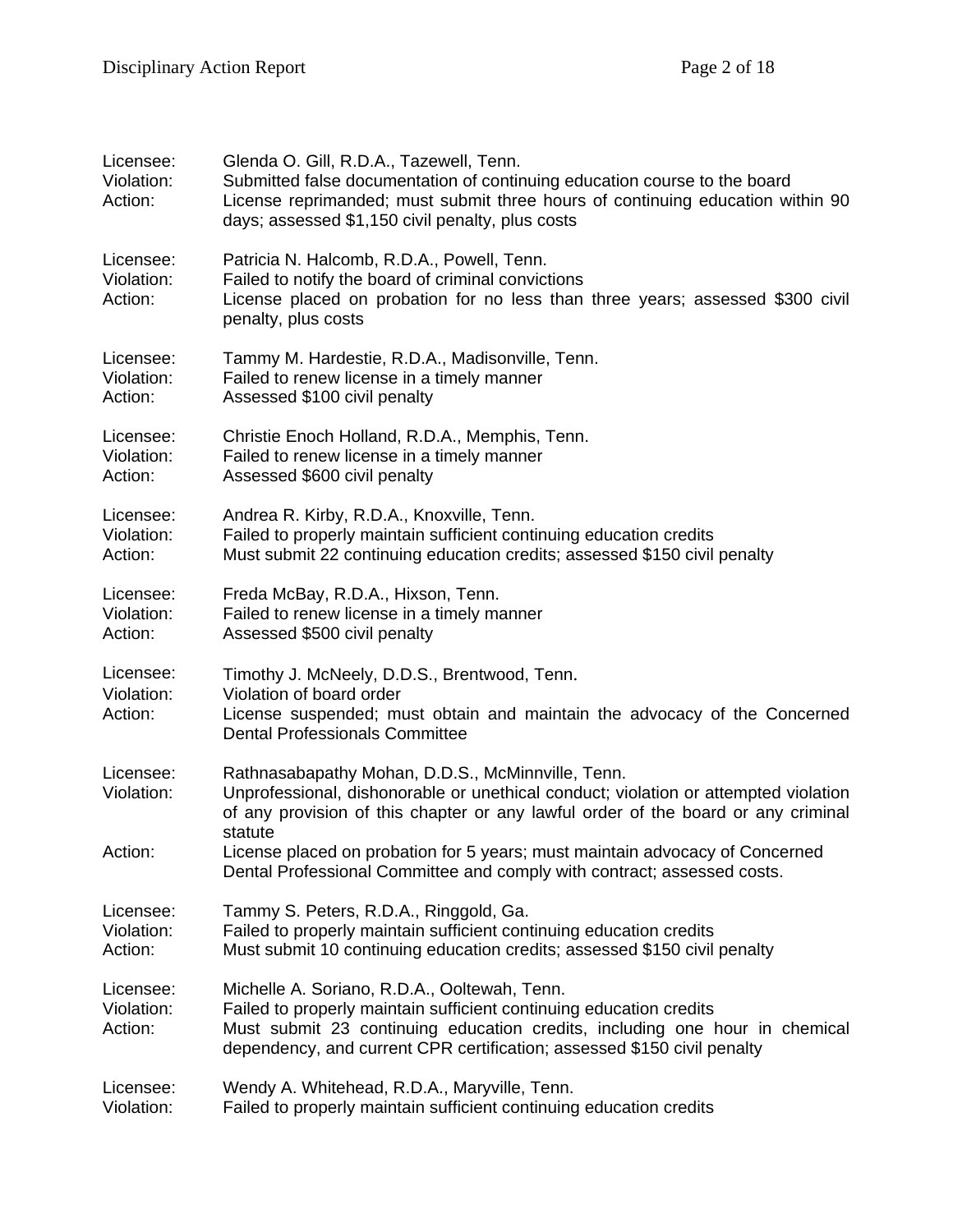| Action:                            | Must submit two hours in chemical dependency; assessed \$150 civil penalty                                                                                                                                                                                |
|------------------------------------|-----------------------------------------------------------------------------------------------------------------------------------------------------------------------------------------------------------------------------------------------------------|
| Licensee:<br>Violation:<br>Action: | Donald S. Witherow, D.D.S., Nashville, Tenn.<br>Failed to properly maintain sufficient continuing education credits<br>Must submit two continuing education credits in chemical dependency; assessed<br>\$600 civil penalty                               |
| Licensee:<br>Violation:<br>Action: | Carolina M. Wilson, D.D.S., Knoxville, Tenn.<br>Failed to properly maintain sufficient continuing education credits<br>Must submit two continuing education credits in chemical dependency and current<br>CPR certification; assessed \$600 civil penalty |
| Licensee:<br>Violation:<br>Action: | Phyllis C. Wilson, R.D.H., Memphis, Tenn.<br>Failed to properly maintain sufficient continuing education credits<br>Must submit two continuing education credits in chemical dependency; assessed<br>\$300 civil penalty                                  |
| Licensee:<br>Violation:            | William Woods, D.D.S., Mt. Pleasant, Tenn.<br>Engaging in the practice of dentistry when mentally or physically unable to safely<br>do so.                                                                                                                |
| Action:                            | License revoked; assessed \$4,000 civil penalty, plus costs                                                                                                                                                                                               |
| Licensee:<br>Violation:<br>Action: | George J. Zorawski, D.D.S., Elizabethton, Tenn.<br>Failed to properly maintain sufficient continuing education credits<br>Must submit 16 continuing education credits; assessed \$600 civil penalty                                                       |

### **BOARD OF EMERGENCY MEDICAL SERVICES**

| Licensee:               | Barry E. Clardy, EMT-P, Mt. Juliet, Tenn.                                                                                                      |
|-------------------------|------------------------------------------------------------------------------------------------------------------------------------------------|
| Violation:              | Guilty of a crime                                                                                                                              |
| Action:                 | License surrendered/permanently revoked                                                                                                        |
| Licensee:               | James N. Gaddy, EMT, Memphis, Tenn.                                                                                                            |
| Violation:              | Positive drug screen                                                                                                                           |
| Action:                 | License revoked                                                                                                                                |
| Licensee:               | Stacy G. Rayfield, Paramedic, Hillsboro, Tenn.                                                                                                 |
| Violation:              | Failure to provide patient care; failure to maintain accurate records                                                                          |
| Action:                 | License revoked                                                                                                                                |
| Licensee:<br>Violation: | Billy Smith, EMT, Covington, Tenn.<br>Failure to report patient care which accurately reflects the evaluation and<br>treatment of each patient |
| Action:                 | License permanently retired                                                                                                                    |

## **BOARD OF MASSAGE**

Individual: Lori L. Burke, Denver Colo.\* Violation: Unlicensed practice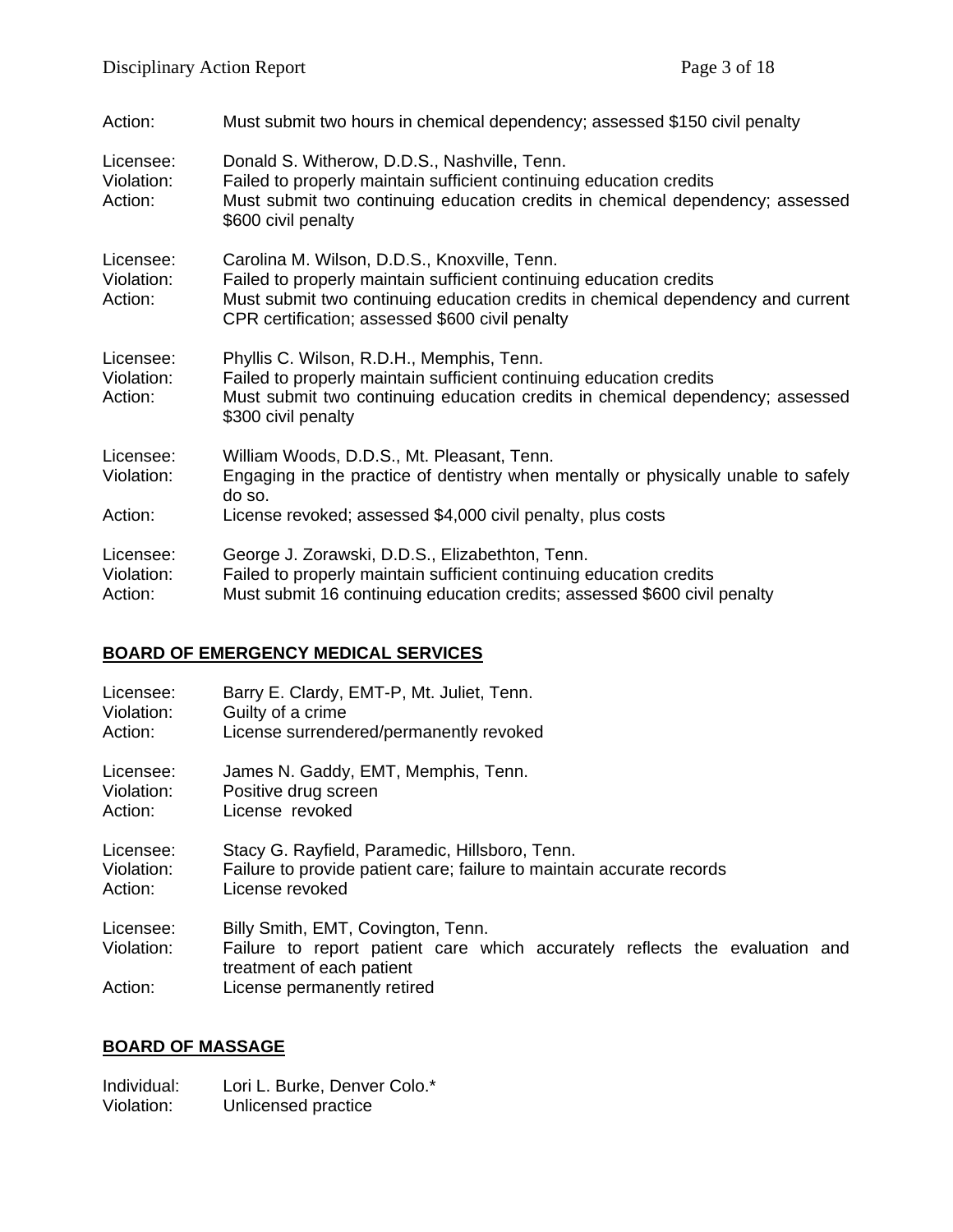| Action:                            | Assessed \$500 civil penalty                                                                                                                                                                                                                                                                                                                                                                                                                                                     |
|------------------------------------|----------------------------------------------------------------------------------------------------------------------------------------------------------------------------------------------------------------------------------------------------------------------------------------------------------------------------------------------------------------------------------------------------------------------------------------------------------------------------------|
| Licensee:<br>Violation:<br>Action: | Rose L. Corbin, L.M.T., Clarksville, Tenn.*<br>Failed to properly submit sufficient continuing education credits<br>Must submit two hours of continuing education relating to Tennessee statues and<br>rules, plus six additional hours before the end of the next two-year continuing<br>education period; assessed \$150 civil penalty                                                                                                                                         |
| Licensee:                          | Avis M. Crawford, L.M.T., Memphis, Tenn.                                                                                                                                                                                                                                                                                                                                                                                                                                         |
| Violation:                         | Failed to renew license in a timely manner                                                                                                                                                                                                                                                                                                                                                                                                                                       |
| Action:                            | Assessed \$2,600 civil penalty, plus costs                                                                                                                                                                                                                                                                                                                                                                                                                                       |
| Licensee:                          | Joan D. Docekal L.M.T., Tullahoma, Tenn.*                                                                                                                                                                                                                                                                                                                                                                                                                                        |
| Violation:                         | Failed to renew license in a timely manner                                                                                                                                                                                                                                                                                                                                                                                                                                       |
| Action:                            | Assessed \$200 civil penalty                                                                                                                                                                                                                                                                                                                                                                                                                                                     |
| Licensee:                          | William A. Kemp, L.M.T., Lafayette Ga.*                                                                                                                                                                                                                                                                                                                                                                                                                                          |
| Violation:                         | Sexual misconduct with a client                                                                                                                                                                                                                                                                                                                                                                                                                                                  |
| Action:                            | License revoked                                                                                                                                                                                                                                                                                                                                                                                                                                                                  |
| Licensee:<br>Violation:<br>Action: | Angelina C. Russo, L.M.T., Tullahoma, Tenn.*<br>Failed to properly maintain sufficient continuing education credits<br>Must submit 13 hours of continuing education, two hours relating to Tennessee<br>statues and rules, two hours pertaining to management of practicing massage<br>therapy or to professional ethics or to substance abuse, plus an six additional<br>hours before the end of the next two-year continuing education period; assessed<br>\$475 civil penalty |
| Individual:                        | Daniel Sherman, Soddy Daisy, Tenn.*                                                                                                                                                                                                                                                                                                                                                                                                                                              |
| Violation:                         | Unlicensed practice                                                                                                                                                                                                                                                                                                                                                                                                                                                              |
| Action:                            | Assessed \$500 civil penalty                                                                                                                                                                                                                                                                                                                                                                                                                                                     |
| Licensee:<br>Violation:<br>Action: | Emily J. Thomsen, L.M.T., Collegedale, Tenn.*<br>Failed to properly maintain sufficient continuing education credits<br>Must submit three hours of continuing education, two hours relating to Tennessee<br>statues and rules, plus and six additional hours before the end of the next two-<br>years continuing education period; assessed \$225 civil penalty                                                                                                                  |
| Licensee:                          | Allison B. Tucker, L.M.T., Knoxville, Tenn.*                                                                                                                                                                                                                                                                                                                                                                                                                                     |
| Violation:                         | Failed to renew license in a timely manner                                                                                                                                                                                                                                                                                                                                                                                                                                       |
| Action:                            | Assessed \$100 civil penalty                                                                                                                                                                                                                                                                                                                                                                                                                                                     |
| Licensee:<br>Violation:<br>Action: | Vicki S. Winston, L.M.T., Knoxville, Tenn.*<br>Failed to renew license in a timely manner<br>Assessed \$100 civil penalty<br>*These practitioners were disciplined on August 2, 2010.                                                                                                                                                                                                                                                                                            |

## **BOARD OF MEDICAL EXAMINERS**

Licensee: Curtis L. Beauregard, M.D., Alexandria, La.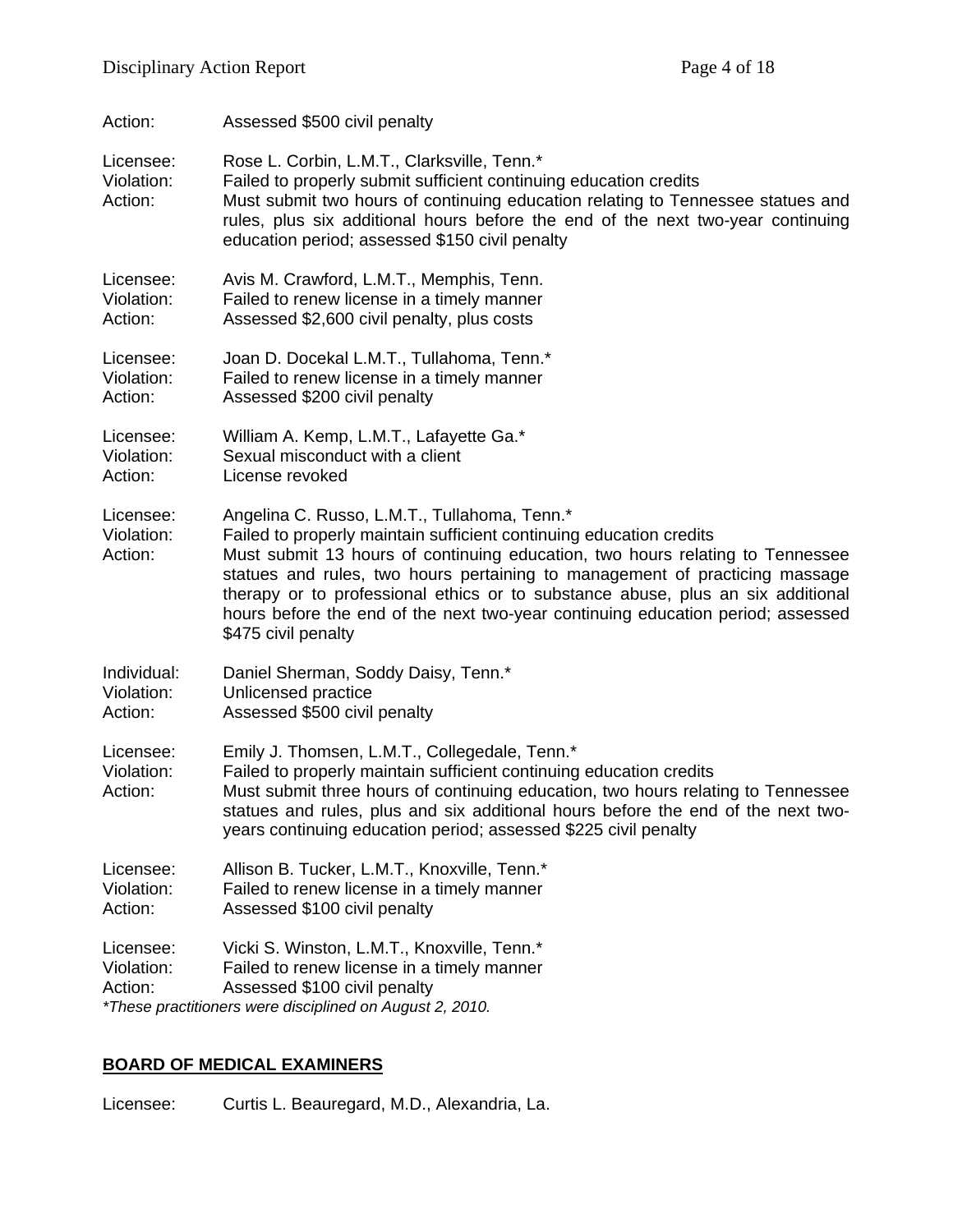| Violation:<br>Action:                | Action taken by the state of Louisiana<br>License placed on probation to run concurrent with Louisiana Order; assessed<br>costs                                                                                                                                                                                      |
|--------------------------------------|----------------------------------------------------------------------------------------------------------------------------------------------------------------------------------------------------------------------------------------------------------------------------------------------------------------------|
| Licensee:<br>Violation:<br>Action:   | Beth N. Boyer, M.D.X., White House, Tenn.<br>Failed to properly submit sufficient continuing education credits<br>License reprimanded; must submit 10 hours of continuing education within 180<br>days; assessed costs                                                                                               |
| Licensee:<br>Violation:<br>Action:   | James L. Crabb, M.D., Brentwood, Tenn.<br>Gross malpractice, or a pattern of continued or repeated malpractice, ignorance,<br>negligence or incompetence in the course of medical practice<br>License placed on probation for three years, must meet certain terms and<br>conditions; assessed \$1,000 civil penalty |
| Licensee:<br>Violation:<br>Action:   | Richard W. Donaldson, M.D., Hixson, Tenn.<br>Inappropriately prescribed controlled substances<br>License placed on probation to run concurrent with initial contract already in place<br>with the Tennessee Medical Foundation                                                                                       |
| Licensee:<br>Violation:<br>Action:   | William L. Fontenot, M.D., Lawrenceburg, Tenn.<br>Unprofessional, dishonorable, or unethical conduct<br>License placed on probation for five years, must maintain advocacy of the<br>Tennessee Medical Foundation; assessed costs                                                                                    |
| Licensee:<br>Violation:<br>Action:   | Robert M. Hollister, M.D., Franklin, Tenn.<br>Failed to keep complete and accurate records of the care provided to patients<br>License voluntarily surrendered                                                                                                                                                       |
| Individual:<br>Violation:<br>Action: | Barry Kneer, Nashville, Tenn.<br>Performed laser treatment without having appropriate license<br>Cease and desist performing or direct employees to perform laser treatments<br>without the supervision of a licensed physician; assessed \$21,000 civil penalty                                                     |
| Individual:<br>Violation:<br>Action: | Lori Kneer, Nashville, Tenn.<br>Performed laser treatment without having appropriate license<br>Cease and desist performing or direct employees to perform laser treatments<br>without the supervision of a licensed physician; assessed \$21,000 civil penalty                                                      |
| Individual:<br>Violation:<br>Action: | Jenny Mason, Knoxville, Tenn.<br>Unlawful practice of Naturopathy<br>Cease and desist from practicing all aspects naturopathy; assessed \$14,000 civil<br>penalty,                                                                                                                                                   |
| Licensee:<br>Violation:<br>Action:   | Debra K. McKenzie, M.D., Dyersburg, Tenn.<br>Failed to appropriately maintain office<br>License reprimanded; assessed \$2,000 civil penalty, plus costs                                                                                                                                                              |
| Licensee:<br>Violation:<br>Action:   | Tony N. Phillips, M.D., Jackson, Tenn.<br>Engaging in the practice of medicine when mentally or physically unable to do so<br>License summarily suspended                                                                                                                                                            |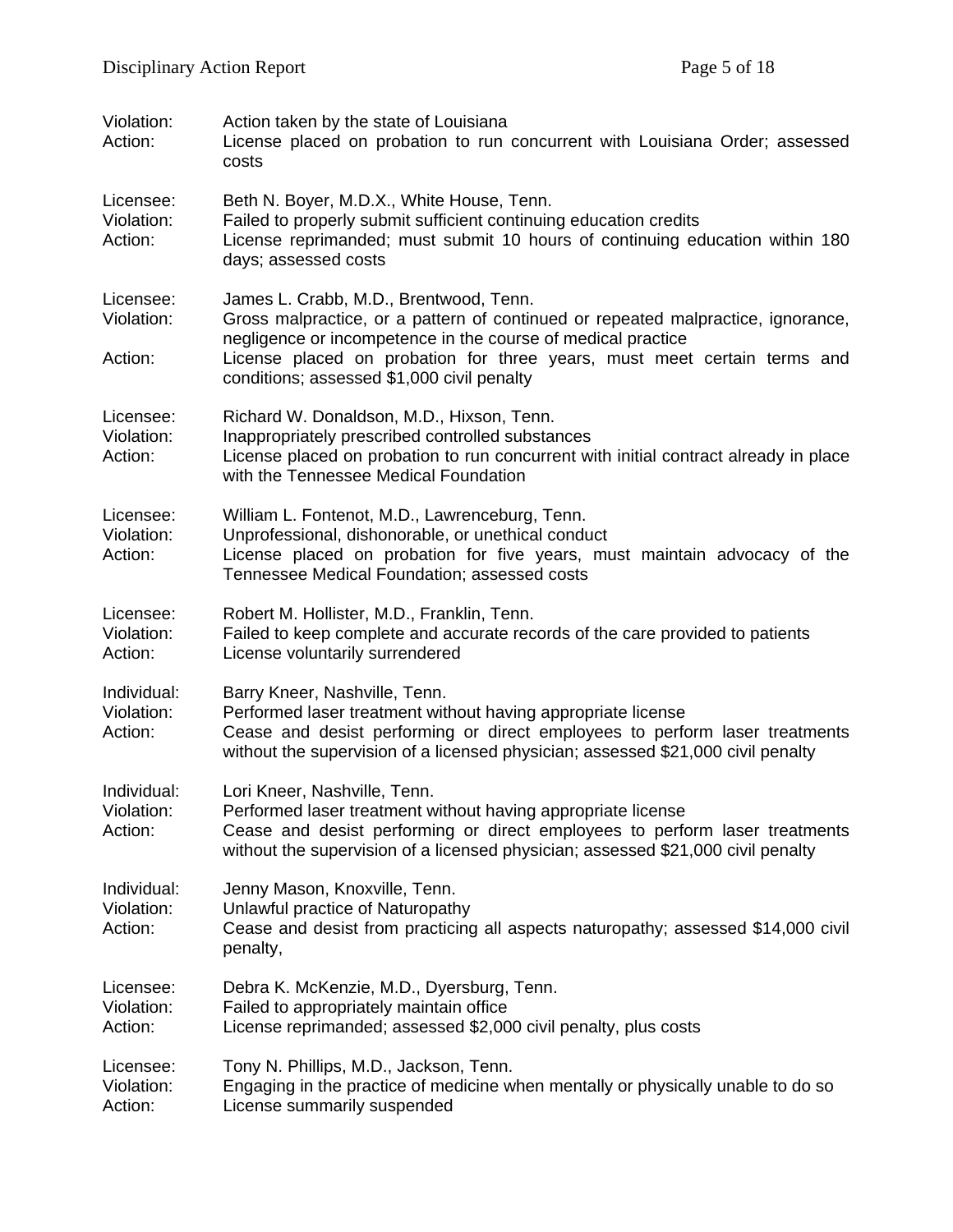| Licensee:  | Katherine E. Wilson, M.D.X., Portland, Tenn.                                                 |
|------------|----------------------------------------------------------------------------------------------|
| Violation: | Performed procedures without adequate training, education, experience, and<br>certifications |
| Action:    | License reprimanded; assessed \$500 civil penalty                                            |

## **BOARD OF NURSING**

| Licensee:<br>Violation:<br>Action: | Lora M. Baker, L.P.N., Cleveland, Tenn.<br>Failed to maintain accurate patient records<br>License suspended; must meet certain terms and conditions; assessed \$500 civil<br>penalty                                            |
|------------------------------------|---------------------------------------------------------------------------------------------------------------------------------------------------------------------------------------------------------------------------------|
| Licensee:<br>Violation:<br>Action: | Karson J. Barczak, R.N., Knoxville, Tenn.<br>Impersonating another licensed practitioner<br>License placed on probation to run concurrent with contract already in place with<br>the Tennessee Professional Assistance Program. |
| Licensee:                          | Richard L. Bivens, R.N., Jackson, Tenn.                                                                                                                                                                                         |
| Violation:                         | Action taken by the state of Florida                                                                                                                                                                                            |
| Action:                            | License revoked                                                                                                                                                                                                                 |
| Licensee:                          | Lisa M. Bowman, R.N., Cookeville, Tenn.                                                                                                                                                                                         |
| Violation:                         | Guilty of a crime; positive breathe alcohol test                                                                                                                                                                                |
| Action:                            | License suspended; must meet certain terms and conditions                                                                                                                                                                       |
| Licensee:                          | Mamie L. Brice, L.P.N., Antioch, Tenn.                                                                                                                                                                                          |
| Violation:                         | Removed controlled substances without authorization from a licensed prescriber                                                                                                                                                  |
| Action:                            | License suspended; must meet certain terms and conditions                                                                                                                                                                       |
| Licensee:                          | Doris Jean Cannon, R.N., Dandridge, Tenn.                                                                                                                                                                                       |
| Violation:                         | Guilty of a crime                                                                                                                                                                                                               |
| Action:                            | License suspended; must meet certain terms and conditions; assessed costs                                                                                                                                                       |
| Licensee:                          | Jamie Faye Casey, L.P.N., Goodlettsville, Tenn.                                                                                                                                                                                 |
| Violation:                         | Action taken by the state of Florida                                                                                                                                                                                            |
| Action:                            | License revoked; assessed \$1,000 civil penalty, plus costs                                                                                                                                                                     |
| Licensee:                          | Leah L. Coates, L.PN., Columbia, Tenn.                                                                                                                                                                                          |
| Violation:                         | Guilty of a crime                                                                                                                                                                                                               |
| Action:                            | License revoked; assessed \$2,000 civil penalty, plus costs                                                                                                                                                                     |
| Licensee:<br>Violation:<br>Action: | Crystal S. Dean, R.N., Church Hill, Tenn.*<br>Violation of board order<br>License revoked<br>*This practitioner were disciplined on August 2, 2010.                                                                             |
| Licensee:                          | Katherine C. Dimof, R.N., Cape Coral, Fla.                                                                                                                                                                                      |
| Violation:                         | Action taken by the state of California                                                                                                                                                                                         |
| Action:                            | License voluntarily surrendered/revoked                                                                                                                                                                                         |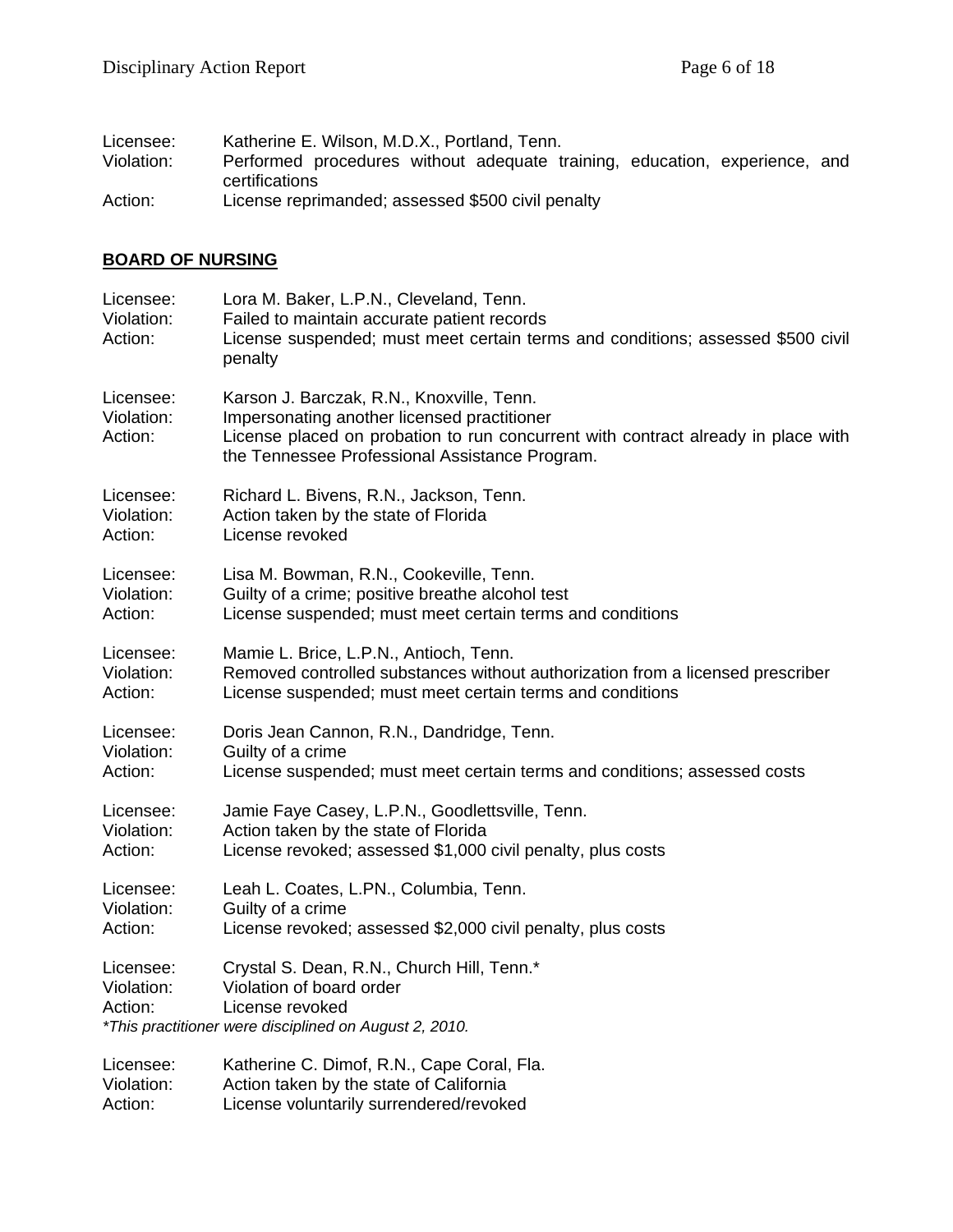| Licensee:<br>Violation:<br>Action: | Christy Lynn Dowdy, L.P.N., Walling, Tenn.<br>Forged prescriptions for Percocet<br>License suspended; must meet certain terms and conditions                                                                                                                          |
|------------------------------------|-----------------------------------------------------------------------------------------------------------------------------------------------------------------------------------------------------------------------------------------------------------------------|
| Licensee:<br>Violation:            | Robert Durst, A.P.N., R.N., Kingsport, Tenn.<br>Removed controlled substances without authorization from a licensed prescriber;<br>working while impaired                                                                                                             |
| Action:                            | APN license suspended; RN license placed on probation to run concurrent with<br>contract already in place with the Tennessee Professional Assistance Program                                                                                                          |
| Licensee:<br>Violation:<br>Action: | Becky Elaine Emily, L.P.N., Rockwood, Tenn.<br>Positive drug screen<br>License revoked; assessed costs                                                                                                                                                                |
| Licensee:<br>Violation:<br>Action: | Melissa Ferguson, R.N., Gadsen, Tenn.<br>Working while impaired<br>License voluntarily surrendered/revoked                                                                                                                                                            |
| Licensee:<br>Violation:<br>Action: | Rita K. Friar, R.N., Chattanooga, Tenn.<br>Removed medications without authorization from a licensed prescriber<br>License placed on probation for one-year and until certain terms and conditions<br>are met                                                         |
| Licensee:<br>Violation:<br>Action: | Glenda Fritts, L.P.N., Tellico Plains, Tenn.<br>Removed controlled substances without authorization from a license prescriber<br>License revoked                                                                                                                      |
| Licensee:<br>Violation:<br>Action: | Billy J. Games, R.N., Jasper, Tenn.<br>Failed to disclose a criminal conviction of a crime; terminated from employment<br>for falsification of patient records; threats of workplace violence<br>License summarily suspended                                          |
| Licensee:<br>Violation:<br>Action: | Donna R. Huggins, A.P.N., R.N., Burns, Tenn.<br>Engaged in a pattern of deceptive practices,<br>inappropriate<br>prescribing,<br>substandard care and gross malpractice<br>License summarily suspended                                                                |
| Licensee:<br>Violation:<br>Action: | Adam W. Johnson, L.P.N., Ripley, Tenn.<br>Practicing beyond the scope of license<br>License reprimanded                                                                                                                                                               |
| Licensee:<br>Violation:<br>Action: | Lisa D. Jones, R.N., Knoxville, Tenn.<br>Removal of controlled substances without authorization from a licensed prescriber;<br>documentation errors in medication administration; positive drug screen<br>License revoked; assessed \$7,000 civil penalty, plus costs |
| Licensee:<br>Violation:            | Tina Killebrew, A.P.N., R.N., Jonesborough, Tenn.<br>Over prescribing and failure to accurately document necessity for treatment and<br>treatment provided                                                                                                            |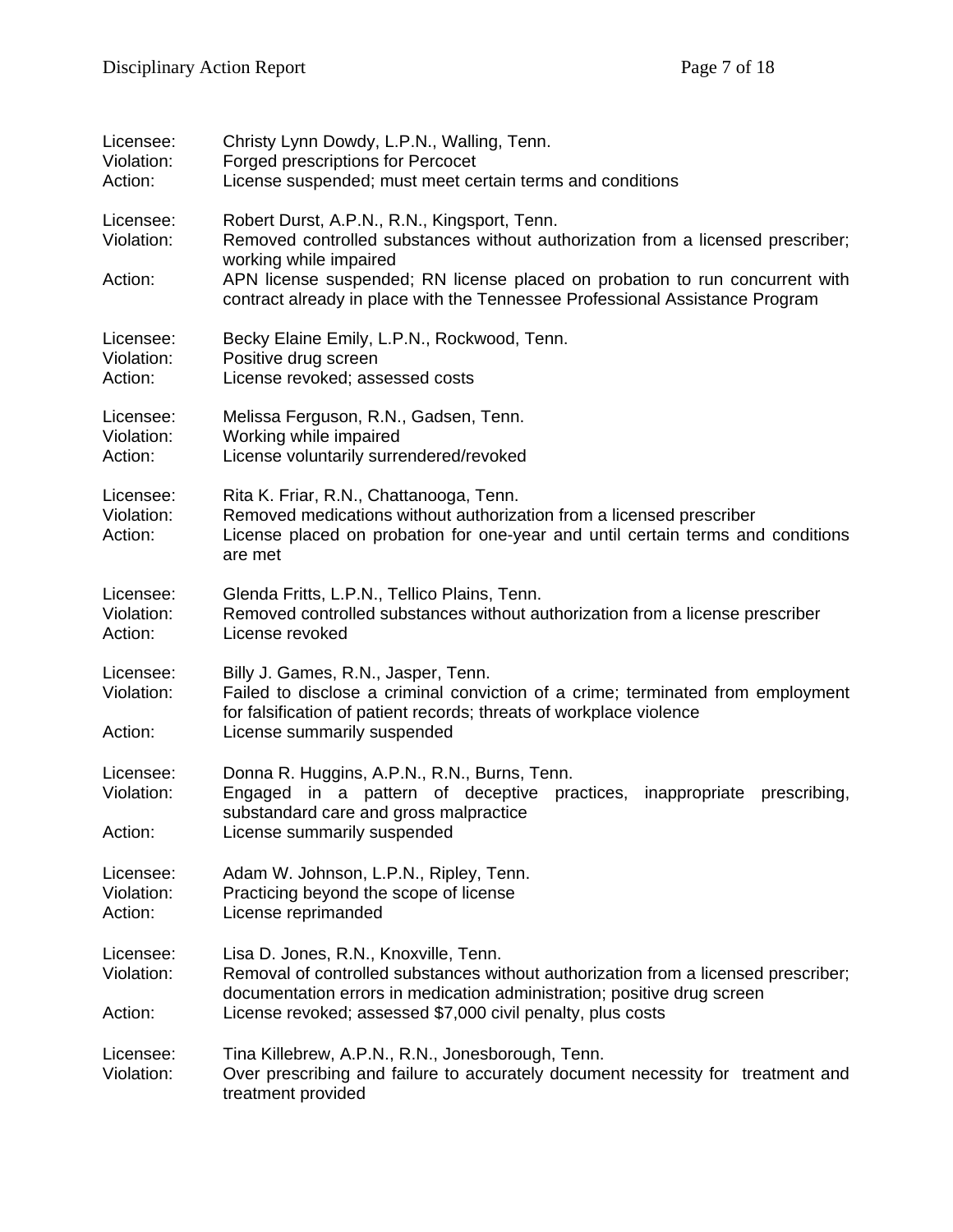| Action:                            | A.P.N. license suspended an additional six months and then placed on probation<br>for two-years, R.N. license placed on probation to run concurrent with monitoring<br>contract already in place with the Tennessee Professional Assistance Program;<br>must meet certain terms and conditions; assessed \$8,000 for a combined total of<br>civil penalty and case costs |
|------------------------------------|--------------------------------------------------------------------------------------------------------------------------------------------------------------------------------------------------------------------------------------------------------------------------------------------------------------------------------------------------------------------------|
| Licensee:                          | Patricia King, R.N. Crossville, Tenn.                                                                                                                                                                                                                                                                                                                                    |
| Violation:                         | Working while impaired                                                                                                                                                                                                                                                                                                                                                   |
| Action:                            | License suspended; must meet certain terms and conditions                                                                                                                                                                                                                                                                                                                |
| Licensee:                          | Mary Jo Lyda, R.N., Chattanooga, Tenn.                                                                                                                                                                                                                                                                                                                                   |
| Violation:                         | Impersonating another licensed practitioner                                                                                                                                                                                                                                                                                                                              |
| Action:                            | License revoked; assessed costs                                                                                                                                                                                                                                                                                                                                          |
| Licensee:                          | Judy S. Miller, L.P.N., Thorn Hill, Tenn.                                                                                                                                                                                                                                                                                                                                |
| Violation:                         | Guilty of a crime                                                                                                                                                                                                                                                                                                                                                        |
| Action:                            | License suspended; must meet certain terms and conditions                                                                                                                                                                                                                                                                                                                |
| Licensee:<br>Violation:<br>Action: | Anne R. Neumann, A.P.N., R.N., Ooltewah, Tenn.<br>Engaging in acts of dishonesty which relate to the practice of nursing<br>License placed on probation; must submit to an evaluation with the Tennessee<br>Professional Assistance Program within 60 days                                                                                                               |
| Licensee:                          | Martha F. Pearson, L.P.N., Mt. Juliet, Tenn.                                                                                                                                                                                                                                                                                                                             |
| Violation:                         | Positive drug screen                                                                                                                                                                                                                                                                                                                                                     |
| Action:                            | License revoked; assessed \$1,000 civil penalty, plus costs                                                                                                                                                                                                                                                                                                              |
| Licensee:                          | Tiffany N. Peters, R.N., Kingsport, Tenn.                                                                                                                                                                                                                                                                                                                                |
| Violation:                         | Violation of board order                                                                                                                                                                                                                                                                                                                                                 |
| Action:                            | License revoked; assessed \$500 civil penalty, plus costs                                                                                                                                                                                                                                                                                                                |
| Licensee:<br>Violation:            | Robbie G. Pickler, R.N., Memphis, Tenn.<br>Removed controlled substances without authorization from a license prescriber;<br>working while impaired                                                                                                                                                                                                                      |
| Action:                            | License suspended; must meet certain terms and conditions                                                                                                                                                                                                                                                                                                                |
| Licensee:                          | Pamela S. Raymond, L.P.N., Nashville, Tenn.                                                                                                                                                                                                                                                                                                                              |
| Violation:                         | Removal of controlled substance without authorization from a licensed prescrbier;                                                                                                                                                                                                                                                                                        |
| Action:                            | positive drug screen<br>License revoked; assessed costs                                                                                                                                                                                                                                                                                                                  |
| Licensee:<br>Violation:<br>Action: | Charlene C. Rich, R.N., Dresden, Tenn.<br>Removed controlled substances without authorization from a licensed prescriber<br>License placed on probation to run concurrent with contract already in place with<br>the Tennessee Professional Assistance Program; must meet certain terms and<br>conditions; assessed costs                                                |
| Licensee:                          | Constance P. J. Rooks, L.P.N., Chattanooga, Tenn.                                                                                                                                                                                                                                                                                                                        |
| Violation:                         | Removed medications without the authorization from a license prescriber                                                                                                                                                                                                                                                                                                  |
| Action:                            | License placed on probation for one-year; must meet certain terms and conditions                                                                                                                                                                                                                                                                                         |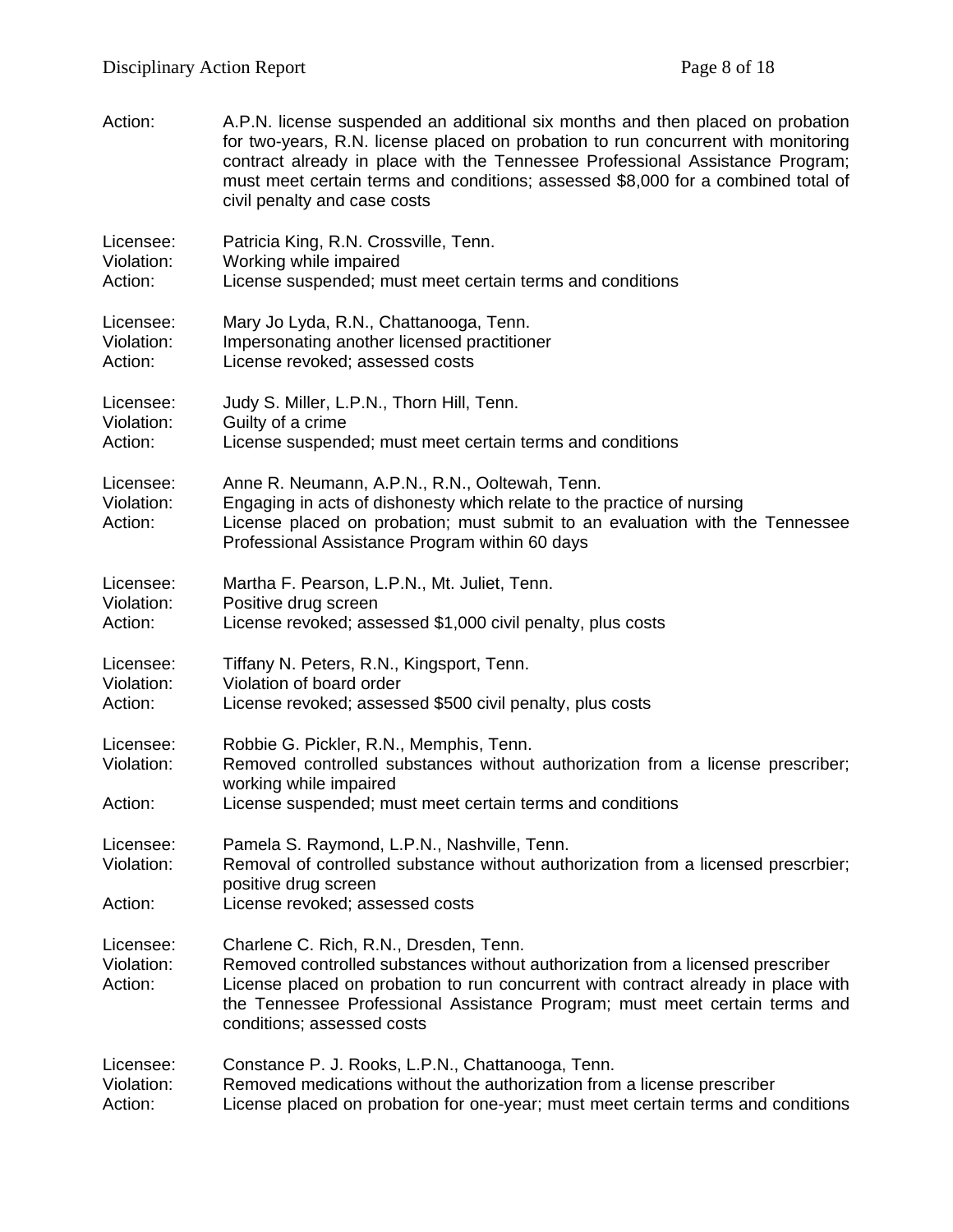|                                    | are met                                                                                                                                                                                                                                                                                                                                                                                                                                                                                                                                                                                                                                           |
|------------------------------------|---------------------------------------------------------------------------------------------------------------------------------------------------------------------------------------------------------------------------------------------------------------------------------------------------------------------------------------------------------------------------------------------------------------------------------------------------------------------------------------------------------------------------------------------------------------------------------------------------------------------------------------------------|
| Licensee:<br>Violation:<br>Action: | Pamela L. Sanders, Mississippi R.N. (Mississippi license), Luka, Miss.<br>Removed controlled substances without authorization from a license prescriber;<br>documentation errors in medication administration<br>Privilege to practice revoked; assessed \$1,000 civil penalty, plus costs                                                                                                                                                                                                                                                                                                                                                        |
| Licensee:<br>Violation:<br>Action: | Debra A. Selvy, L.P.N., Lenoir City, Tenn.<br>Removal of controlled substances without authorization from a license prescriber<br>License revoked; assessed \$1,000 civil penalty, plus costs                                                                                                                                                                                                                                                                                                                                                                                                                                                     |
| Licensee:<br>Violation:<br>Action: | Kimberly Myra Sprinkle, R.N., Kingsport, Tenn.<br>Removed controlled substances for personal use without authorization from a<br>license prescriber<br>License placed on probation to run concurrent with monitoring contract already in<br>place with the Tennessee Professional Assistance Program                                                                                                                                                                                                                                                                                                                                              |
| Licensee:<br>Violation:<br>Action: | David R. Stout Jr., A.P.N., R.N., Milligan College, Tenn.<br>Over prescribing and failure to accurately document necessity for treatment and<br>treatment provided<br>A.P.N certification and R.N. license placed on probation for two calendar years<br>with practice monitoring agreement for A.P.N. practice during probation; must<br>complete 30 hours of continuing education units; after successful completion of<br>practice monitoring agreement for a minimum of two-years becomes eligible to<br>petition the BON for reinstatement of A.P.N. certification; assessed \$8,000 for a<br>combined total of civil penalty and case costs |
| Licensee:<br>Violation:<br>Action: | Danielle B. Taylor, R.N., Kingsport, Tenn.<br>Violation of board order<br>License suspended; must meet certain terms and conditions                                                                                                                                                                                                                                                                                                                                                                                                                                                                                                               |
| Licensee:<br>Violation:<br>Action: | Nancy M. Tolonen, L.P.N., Martin, Tenn.<br>Intentionally or negligently causing physical or emotional injury to a patient;<br>abandoning or neglecting a patient<br>License revoked                                                                                                                                                                                                                                                                                                                                                                                                                                                               |
| Licensee:<br>Violation:<br>Action: | Rhonda E. Valentine, R.N., Knoxville, Tenn.<br>Removed controlled substances without authorization from a licensed precriber<br>License placed on probation to run concurrent with contract already in place with<br>the Tennessee Professional Assistance Program                                                                                                                                                                                                                                                                                                                                                                                |
| Licensee:<br>Violation:<br>Action: | Seana M. Walters, R.N., Hendersonville, Tenn.<br>Removed controlled substances without authorization from a license prescriber;<br>failed to maintain accurate patient records<br>License placed on probation to run concurrent with monitoring contract already in<br>place with the Tennessee Professional Assistance Program                                                                                                                                                                                                                                                                                                                   |
| Licensee:<br>Violation:            | Lisa F. Widner, L.P.N, Halls, Tenn.<br>Action taken by the state of Kentucky; removal of controlled substance without<br>authorization from a licensed prescriber                                                                                                                                                                                                                                                                                                                                                                                                                                                                                 |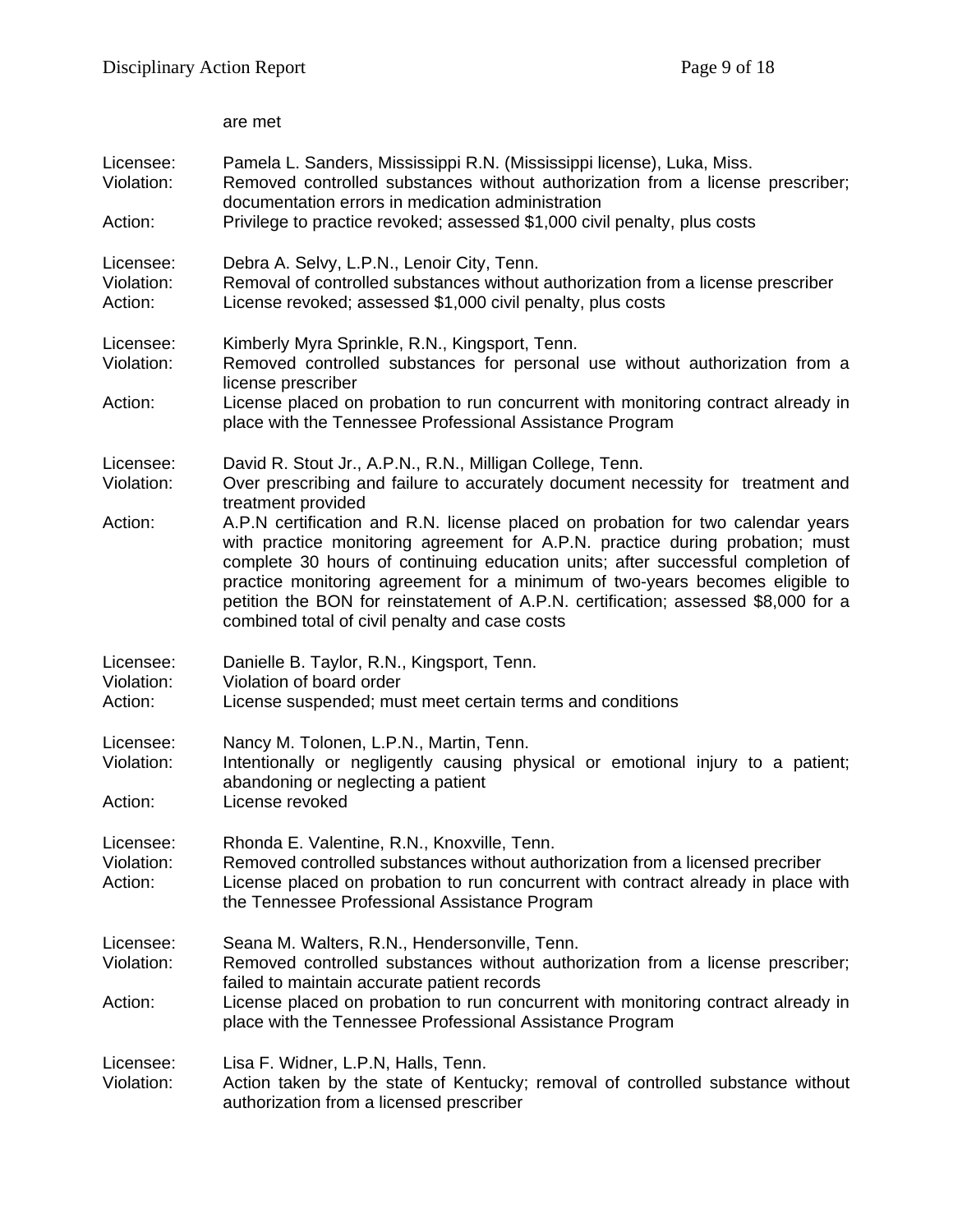Action: License suspended; must meet certain terms and conditions

#### **BOARD OF LICENSED PROFESSIONAL COUNSELORS, LICENSED MARITAL AND FAMILY THERAPIST AND LICENSED CLINICAL PASTORAL THERAPISTS**

| Licensee:<br>Violation:<br>Action: | Peggy Brawner, L.P.C., Cordova, Tenn.*<br>Failed to properly maintain sufficient continuing education credits<br>Must submit 19 continuing education credits within 180 days; assessed \$200 civil<br>penalty              |
|------------------------------------|----------------------------------------------------------------------------------------------------------------------------------------------------------------------------------------------------------------------------|
| Licensee:<br>Violation:<br>Action: | Donna Bryant, L.P.C., Franklin, Tenn.*<br>Failed to properly maintain sufficient continuing education credits<br>Must submit 14 continuing education credits within 180 days; assessed \$200 civil<br>penalty              |
| Licensee:<br>Violation:<br>Action: | William Freemam, L.P.C., Etowah, Tenn.*<br>Failed to properly maintain sufficient continuing education credits<br>Must submit seven continuing education credits within 180 days; assessed \$200<br>civil penalty          |
| Licensee:<br>Violation:<br>Action: | Charlene Hall, L.P.C., Crossville, Tenn.*<br>Failed to properly maintain sufficient continuing education credits<br>Must submit 20 continuing education credits within 180 days; assessed \$200 civil<br>penalty           |
| Licensee:<br>Violation:<br>Action: | Mary Rausch, L.P.C., Sale Creek, Tenn.*<br>Failed to properly maintain sufficient continuing education credits<br>Must submit 8.5 continuing education credits within 180 days; assessed \$200 civil<br>penalty            |
| Licensee:<br>Violation:<br>Action: | Kaka L. Ray, L.M.F.T., Brentwood, Tenn.*<br>Failed to properly maintain sufficient continuing education credits<br>Must submit four continuing education credits within 180 days; assessed \$200 civil<br>penalty          |
| Licensee:<br>Violation:<br>Action: | Brian Sheppard, L.P.C., Hendersonville, Tenn.*<br>Failed to properly maintain sufficient continuing education credits<br>Must submit four continuing education credits within 180 days; assessed \$200 civil<br>penalty    |
| Licensee:<br>Violation:<br>Action: | Deborah Vaughn, L.P.C., Nashville, Tenn.*<br>Failed to properly maintain sufficient continuing education credits<br>Must submit 10 continuing education credits within 180 days; assessed \$200 civil<br>penalty           |
| Licensee:<br>Violation:<br>Action: | Martha Westbrook, L.P.C., Look Out Mountain, Tenn.*<br>Failed to properly maintain sufficient continuing education credits<br>Must submit 13 continuing education credits within 180 days; assessed \$200 civil<br>penalty |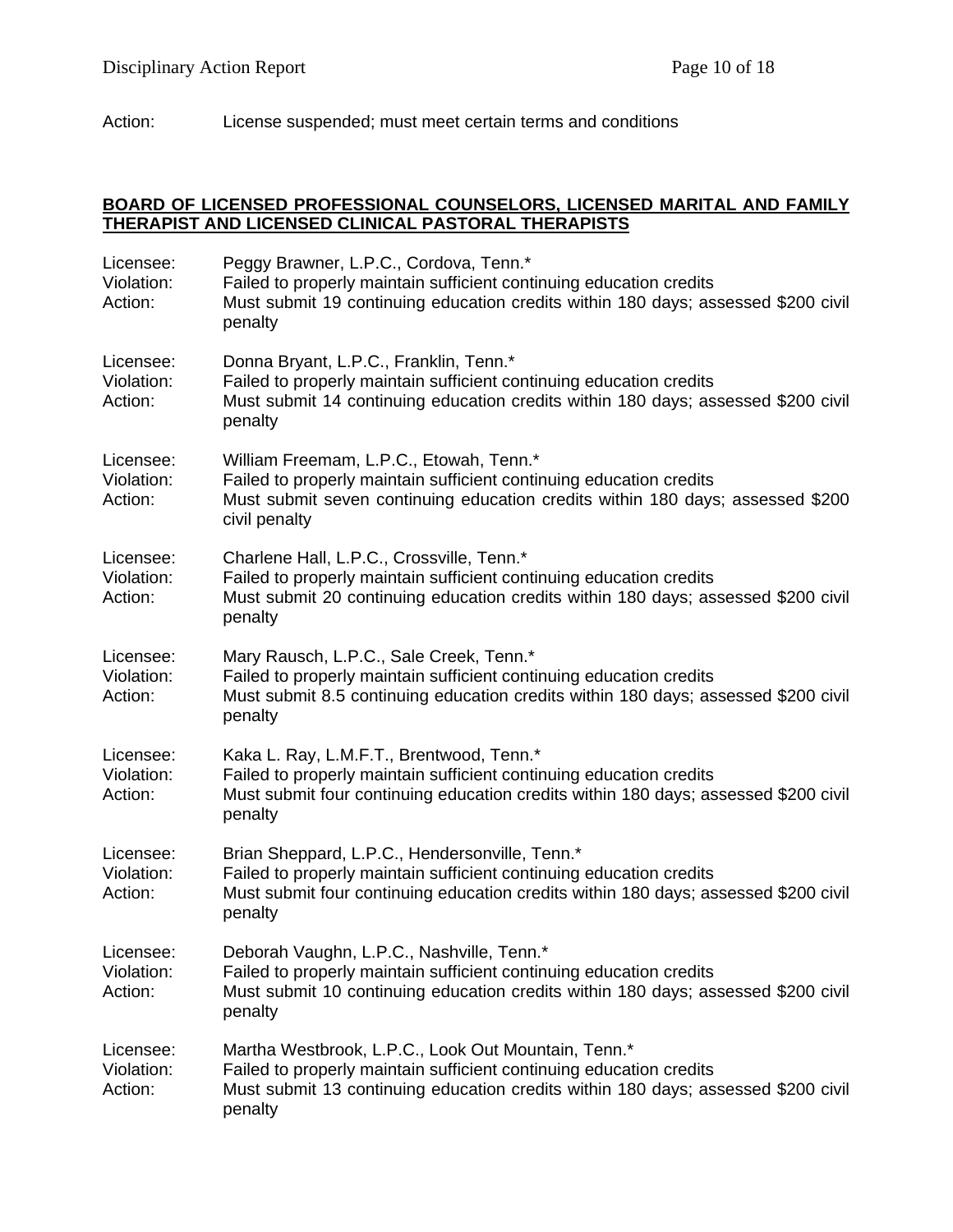Licensee: Cynthia Wills-Whitlock, L.P.C., Knoxville, Tenn.\* Violation: Failed to properly maintain sufficient continuing education credits<br>Action: Must submit 10 continuing education credits within 180 days; as Must submit 10 continuing education credits within 180 days; assessed \$200 civil penalty

*\*These practitioners were disciplined on August 27, 2010* 

#### **BOARD OF PHARMACY**

| Licensee:<br>Violation:<br>Action: | Brandi L. Allen D.Ph., Smyrna, Tenn.<br>Failed to notify the board of a change in address<br>Assessed \$100 civil penalty                                           |
|------------------------------------|---------------------------------------------------------------------------------------------------------------------------------------------------------------------|
| Licensee:<br>Violation:            | Mollie L. Allen, D.Ph., Nashville, Tenn.<br>Allowed an individual to work at pharmacy as a pharmacy technician without<br>proper registration with the board        |
| Action:                            | Assessed \$400 civil penalty                                                                                                                                        |
| Licensee:<br>Violation:            | Sarah M. Birchfield, R.T., Morristown, Tenn.<br>Removed controlled substances from the pharmacy without authorization from a<br>licensed prescriber                 |
| Action:                            | <b>Registration revoked</b>                                                                                                                                         |
| Licensee:<br>Violation:<br>Action: | Tyrell D. Black, R.T., Portland, Tenn.<br>Failed to notify the board of a change in address<br>Assessed \$100 civil penalty                                         |
| Licensee:<br>Violation:            | Lorena D. Bogan, R.T., Memphis, Tenn.<br>Removed controlled substances from the pharmacy for personal use without<br>authorization from a licensed prescriber       |
| Action:                            | <b>Registration revoked</b>                                                                                                                                         |
| Licensee:<br>Violation:            | Glen R. Bonifield, Jr., D.Ph., Nashville, Tenn.<br>Allowed an individual to work at pharmacy as a pharmacy technician without<br>proper registration with the board |
| Action:                            | Assessed \$400 civil penalty                                                                                                                                        |
| Licensee:<br>Violation:<br>Action: | Jonathan Brooks, R.T., Nashville, Tenn.<br>Failed to notify the board of a change in address<br>Assessed \$100 civil penalty                                        |
| Licensee:<br>Violation:            | Amy D. Cochrane, R.T., Columbia, Tenn.<br>Removed controlled substances from<br>the pharmacy for resale without<br>authorization from a licensed prescriber         |
| Action:                            | <b>Registration revoked</b>                                                                                                                                         |
| Licensee:<br>Violation:            | Terry M. Cole, D.Ph., Clarksville, Tenn.<br>Allowed individuals to work at pharmacy as a pharmacy technicians without proper<br>registration with the board         |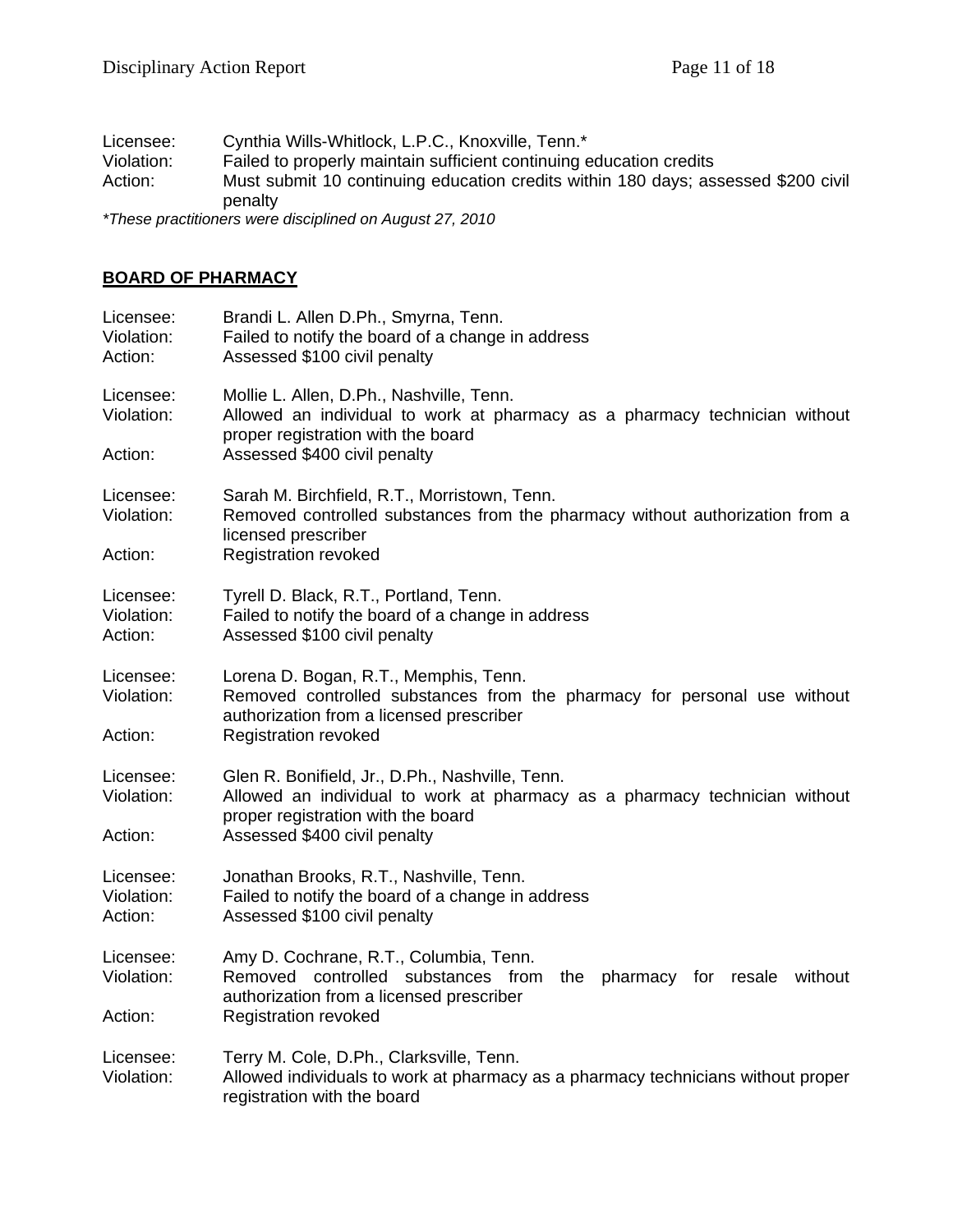| Action:                            | Assessed \$1,000 civil penalty                                                                                                                                                                                                                                                                                                                                                                                                                                                                                                                                                                                                                                                                                                                                                                                       |
|------------------------------------|----------------------------------------------------------------------------------------------------------------------------------------------------------------------------------------------------------------------------------------------------------------------------------------------------------------------------------------------------------------------------------------------------------------------------------------------------------------------------------------------------------------------------------------------------------------------------------------------------------------------------------------------------------------------------------------------------------------------------------------------------------------------------------------------------------------------|
| Licensee:                          | Shantrelle N. Coleman, R.T., Nashville, Tenn.                                                                                                                                                                                                                                                                                                                                                                                                                                                                                                                                                                                                                                                                                                                                                                        |
| Violation:                         | Failed to be properly registered with the Board as a pharmacy technician                                                                                                                                                                                                                                                                                                                                                                                                                                                                                                                                                                                                                                                                                                                                             |
| Action:                            | Assessed \$100 civil penalty                                                                                                                                                                                                                                                                                                                                                                                                                                                                                                                                                                                                                                                                                                                                                                                         |
| Licensee:                          | April M. Cook, R.T., Nashville, Tenn.                                                                                                                                                                                                                                                                                                                                                                                                                                                                                                                                                                                                                                                                                                                                                                                |
| Violation:                         | Failed to be properly registered with the Board as a pharmacy technician                                                                                                                                                                                                                                                                                                                                                                                                                                                                                                                                                                                                                                                                                                                                             |
| Action:                            | Assessed \$100 civil penalty                                                                                                                                                                                                                                                                                                                                                                                                                                                                                                                                                                                                                                                                                                                                                                                         |
| Licensee:<br>Violation:<br>Action: | Travis Copeland, R.T., Huntingdon, Tenn.<br>Removed controlled substances from<br>the<br>pharmacy for resale<br>without<br>authorization from a licensed prescriber<br><b>Registration revoked</b>                                                                                                                                                                                                                                                                                                                                                                                                                                                                                                                                                                                                                   |
| Licensee:                          | Maria E. Cruz, R.T., Clarksville, Tenn.                                                                                                                                                                                                                                                                                                                                                                                                                                                                                                                                                                                                                                                                                                                                                                              |
| Violation:                         | Failed to be properly registered with the Board as a pharmacy technician                                                                                                                                                                                                                                                                                                                                                                                                                                                                                                                                                                                                                                                                                                                                             |
| Action:                            | Assessed \$100 civil penalty                                                                                                                                                                                                                                                                                                                                                                                                                                                                                                                                                                                                                                                                                                                                                                                         |
| Licensee:                          | Julie A. Cruzen, R.T., Mt. Juliet, Tenn.                                                                                                                                                                                                                                                                                                                                                                                                                                                                                                                                                                                                                                                                                                                                                                             |
| Violation:                         | Failed to be properly registered with the Board as a pharmacy technician                                                                                                                                                                                                                                                                                                                                                                                                                                                                                                                                                                                                                                                                                                                                             |
| Action:                            | Assessed \$100 civil penalty                                                                                                                                                                                                                                                                                                                                                                                                                                                                                                                                                                                                                                                                                                                                                                                         |
| Licensee:<br>Violation:<br>Action: | Tennessee CVS Pharmacies numbers 1741 2179, 1741, 2404, 2426, 3027,3192,<br>3206, 3489, 3713, 3717, 3721, 3723, 3725, 3726, 3727, 3728, 3729, 3732, 3733,<br>3734, 3735, 3741, 3743, 3762, 3769, 3782, 3783, 3784, 3791, 3792, 3963, 4093,<br>4110, 4130, 4180, 4240, 4346, 4352, 4358, 4370, 4421, 4428, 4457, 4464, 4516,<br>4624, 4646, 5378, 5391, 5601, 5636, 5639, 5664, 5665, 5668, 5671, 5687, 5694,<br>6267, 6355, 6357, 6359, 6361, 6363, 6365, 6366, 6393, 6394, 6399, 6400, 6412,<br>6414, 6416, 6420, 6421, 6425, 6429, 6432, 6434, 6436, 6438, 7099, 7211, 7226,<br>7235, 7246, 7276, 7608, 7280, 7626, 7630, 7639, 7655, 7685, 7698, 7714, 7727,<br>7738, 7763, 7771, 7793, and 7794,<br>Failed to have access to the Controlled Substance Monitoring Database<br>Each assessed \$1,050 civil penalty |
| Licensee:                          | CVS Pharmacy # 6147, Nashville, Tenn.                                                                                                                                                                                                                                                                                                                                                                                                                                                                                                                                                                                                                                                                                                                                                                                |
| Violation:                         | Failed to notify the board as to the new pharmacist in charge                                                                                                                                                                                                                                                                                                                                                                                                                                                                                                                                                                                                                                                                                                                                                        |
| Action:                            | Assessed \$100 civil penalty                                                                                                                                                                                                                                                                                                                                                                                                                                                                                                                                                                                                                                                                                                                                                                                         |
| Licensee:                          | Milton Davis Jr., D.Ph., Cordova, Tenn.                                                                                                                                                                                                                                                                                                                                                                                                                                                                                                                                                                                                                                                                                                                                                                              |
| Violation:                         | Failed to notify the board of a change in employment                                                                                                                                                                                                                                                                                                                                                                                                                                                                                                                                                                                                                                                                                                                                                                 |
| Action:                            | Assessed \$100 civil penalty                                                                                                                                                                                                                                                                                                                                                                                                                                                                                                                                                                                                                                                                                                                                                                                         |
| Licensee:<br>Violation:<br>Action: | Carla Echols, R.T., Memphis, Tenn.<br>Removed controlled substances from the pharmacy without authorization from a<br>licensed prescriber<br><b>Registration revoked</b>                                                                                                                                                                                                                                                                                                                                                                                                                                                                                                                                                                                                                                             |
| Licensee:                          | James H. Floyd, D.Ph., Cleveland, Tenn.                                                                                                                                                                                                                                                                                                                                                                                                                                                                                                                                                                                                                                                                                                                                                                              |
| Violation:                         | Allowed an individual to work at pharmacy as a pharmacy technician without                                                                                                                                                                                                                                                                                                                                                                                                                                                                                                                                                                                                                                                                                                                                           |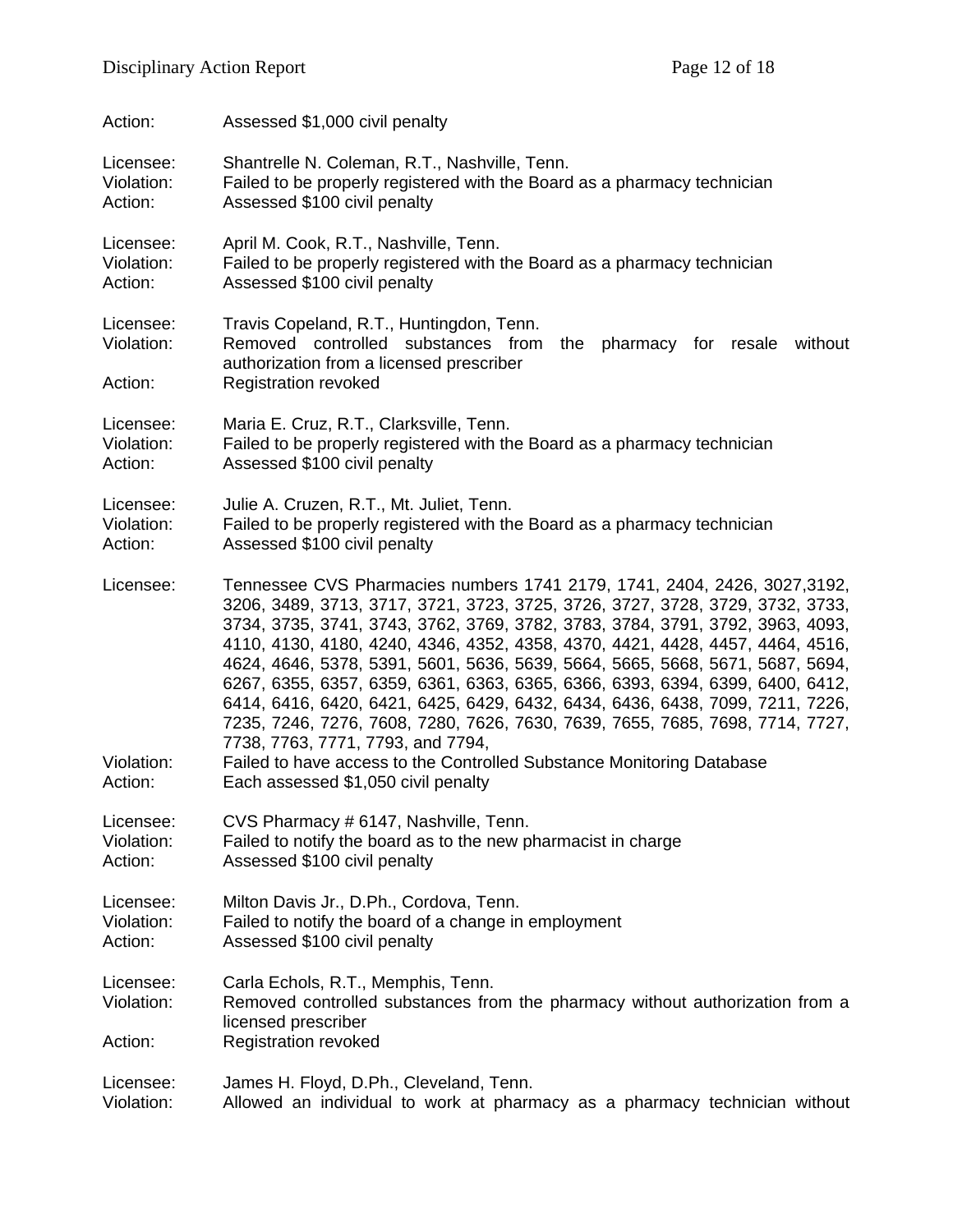| Action:                            | proper registration with the board<br>Assessed \$5,100 civil penalty                                                                                                                                                  |
|------------------------------------|-----------------------------------------------------------------------------------------------------------------------------------------------------------------------------------------------------------------------|
| Licensee:<br>Violation:<br>Action: | Robert I. Fulford, D.Ph., Reliance, Tenn.<br>Failed to perform drug regiment review on numerous prescriptions resulting in<br>refilling prescriptions prior to the actual refill date<br>Assessed \$500 civil penalty |
| Licensee:<br>Violation:<br>Action: | Justin R. Garrett, D.Ph., Cordova, Tenn.<br>Allowed an individual to work at pharmacy as a pharmacy technician without<br>proper registration with the board<br>Assessed \$100 civil penalty                          |
| Licensee:<br>Violation:<br>Action: | Tina M. Gass, R.T., Memphis, Tenn.<br>Failed to notify the board of a change in address<br>Assessed \$100 civil penalty                                                                                               |
| Licensee:<br>Violation:<br>Action: | Nishi Geetha, D.Ph., Clarksville, Tenn.<br>Allowed an individual to work at pharmacy as a pharmacy technician without<br>proper registration with the board<br>Assessed \$1,400 civil penalty                         |
| Licensee:<br>Violation:<br>Action: | Christopher S. Gilbert, D.Ph., Germantown, Tenn.<br>Allowed individuals to work at pharmacy as a pharmacy technicians without proper<br>registration with the board<br>Assessed \$200 civil penalty                   |
| Licensee:<br>Violation:<br>Action: | Ronald K. Gray, D.Ph., Powell, Tenn.<br>Removed prescription medicine from the pharmacy without authorization from a<br>licensed prescriber<br>License revoked                                                        |
| Licensee:<br>Violation:<br>Action: | Kasey D. Gregory, R.T., Murfreesboro, Tenn.<br>Failed to notify the board of a change in address<br>Assessed \$100 civil penalty                                                                                      |
| Licensee:<br>Violation:<br>Action: | Vikki L. Jacob, D.Ph., Cleveland, Tenn.<br>Failed to perform drug regiment review) on numerous prescriptions resulting in<br>refilling prescriptions prior to the actual refill date<br>Assessed \$500 civil penalty  |
| Licensee:<br>Violation:<br>Action: | Amanda Kincade, D.Ph., Brentwood, Tenn.<br>Dispensed expired medication<br>Assessed \$100 civil penalty                                                                                                               |
| Licensee:<br>Violation:<br>Action: | Keri King, R.T., Cleveland, Tenn.<br>Failed to be properly registered with the board as a pharmacy technician<br>Assessed \$100 civil penalty                                                                         |
| Licensee:                          | Jennifer Kitts, R.T., Knoxville, Tenn.                                                                                                                                                                                |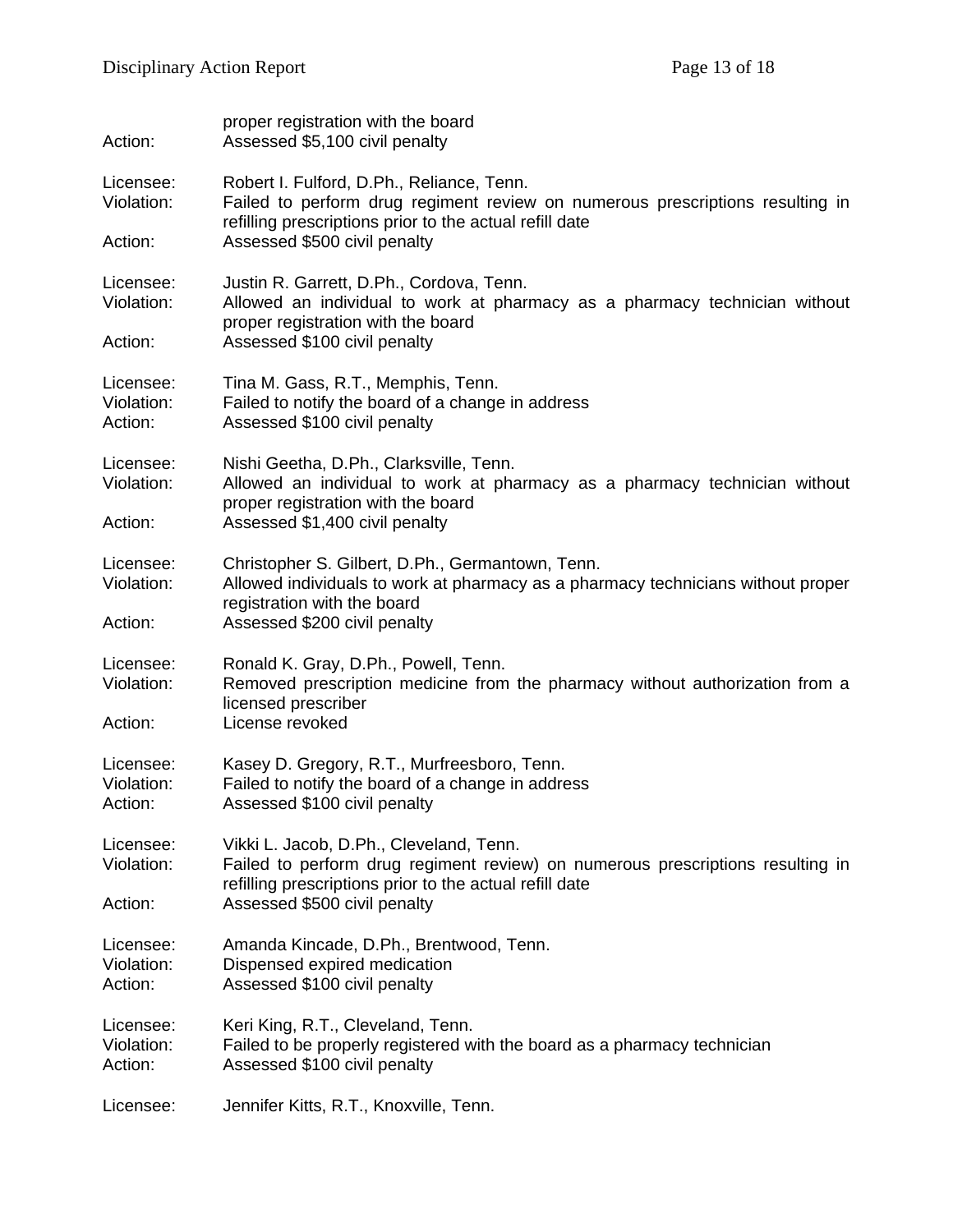| Violation:<br>Action:              | Removed controlled substances from the pharmacy without authorization from a<br>licensed prescriber<br><b>Registration revoked</b>                                                                                        |
|------------------------------------|---------------------------------------------------------------------------------------------------------------------------------------------------------------------------------------------------------------------------|
| Licensee:<br>Violation:<br>Action: | Kroger Pharmacy # 544, Clarksville, Tenn.<br>Failed to notify the board as to the new pharmacist in charge<br>Assessed \$100 civil penalty                                                                                |
| Licensee:<br>Violation:<br>Action: | Stephen C. Lawrence, D.Ph., Adairville, Tenn.<br>Allowed individuals to work at pharmacy as a pharmacy technicians without proper<br>registration with the board<br>Assessed \$500 civil penalty                          |
| Licensee:<br>Violation:<br>Action: | Amy N. Lee, R.T., Springfield, Tenn.<br>Failed to be properly registered with the Board as a pharmacy technician<br>Assessed \$100 civil penalty                                                                          |
| Licensee:<br>Violation:<br>Action: | Kimberly J. Leonard, R.T., Lavergne, Tenn.<br>Removed controlled substances from the pharmacy without authorization from a<br>licensed prescriber<br><b>Registration revoked</b>                                          |
| Licensee:<br>Violation:<br>Action: | Brandi N. Luttrell, R.T., New Market, Tenn.<br>Removed controlled substances from the pharmacy without authorization from a<br>licensed prescriber<br><b>Registration revoked</b>                                         |
| Licensee:<br>Violation:<br>Action: | Jack A. Mayfield, D.Ph., Brentwood, Tenn.<br>Allowed an individual to work at pharmacy as a pharmacy technician without<br>proper registration with the board<br>Assessed \$400 civil penalty                             |
| Licensee:<br>Violation:<br>Action: | Denise L. McConnell, D.Ph., Cleveland, Tenn.<br>Failed to perform drug regiment review) on numerous prescriptions resulting in<br>refilling prescriptions prior to the actual refill date<br>Assessed \$500 civil penalty |
| Licensee:<br>Violation:<br>Action: | Misty D. McDonald, R.T., Hermitage, Tenn.<br>Failed to be properly registered with the Board as a pharmacy technician<br>Assessed \$100 civil penalty                                                                     |
| Licensee:<br>Violation:<br>Action: | Mehr Drug Store, Bells, Tenn.<br>Failed to destroy expired drug bottles<br>Assessed \$200 civil penalty                                                                                                                   |
| Licensee:<br>Violation:<br>Action: | Dora Murphy, R.T., Melrose, Tenn.<br>Failed to be properly registered with the board as a pharmacy technician<br>Assessed \$100 civil penalty                                                                             |
| Licensee:                          | Ashley J. Musgrove, R.T., Dickson, Tenn.                                                                                                                                                                                  |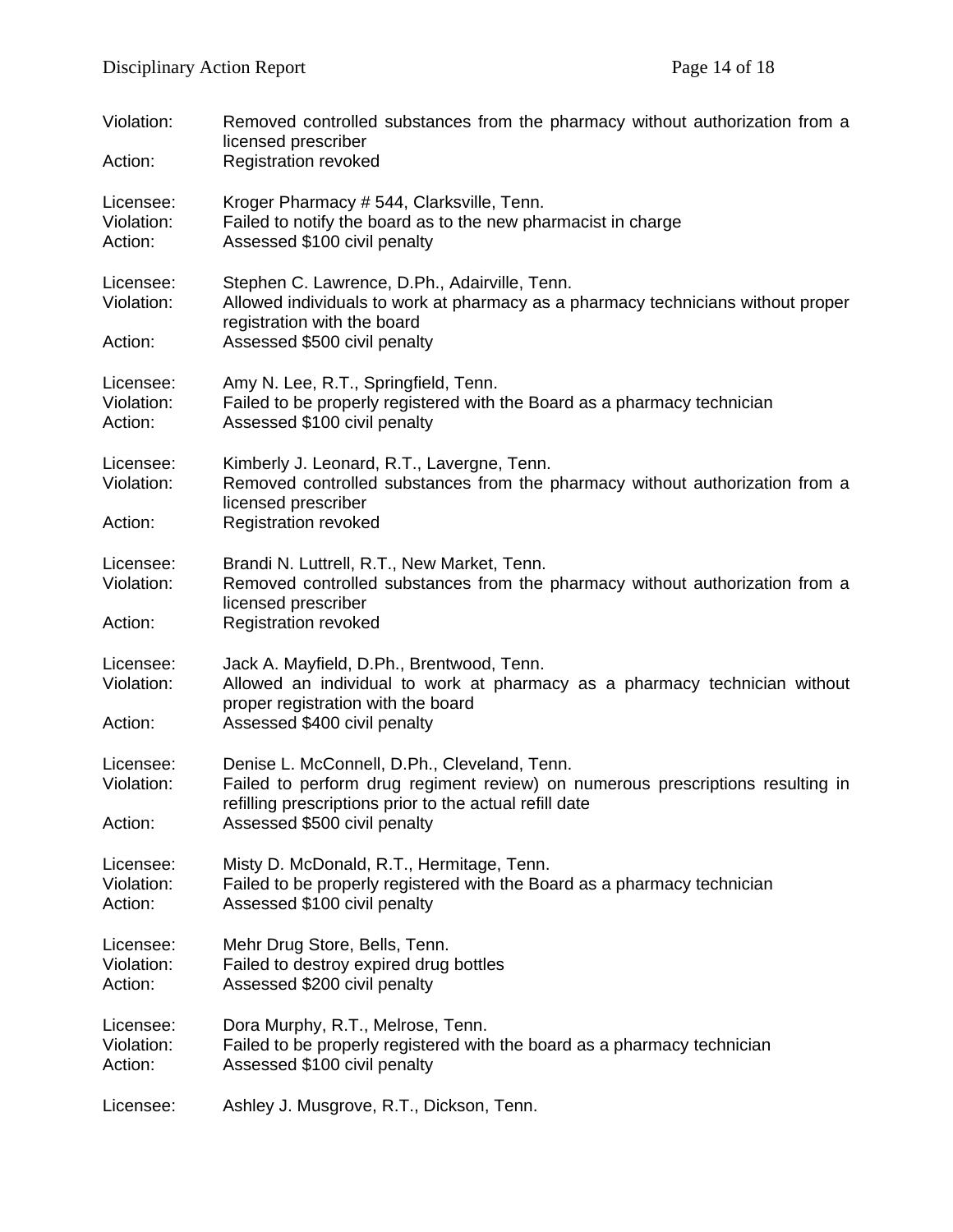| Violation:<br>Action:              | Failed to notify the board of a change in address and change of employer<br>Assessed \$100 civil penalty                                                                                                                  |
|------------------------------------|---------------------------------------------------------------------------------------------------------------------------------------------------------------------------------------------------------------------------|
| Licensee:<br>Violation:<br>Action: | Victoria Powers, D.Ph., Louisville, Tenn.<br>Failed to perform drug regiment review on numerous prescriptions resulting in<br>refilling prescriptions prior to the actual refill date<br>Assessed \$500 civil penalty     |
|                                    |                                                                                                                                                                                                                           |
| Licensee:<br>Violation:            | Leslie B. Rine, D.Ph., Hendersonville, Tenn.<br>Allowed an individual to work at pharmacy as a pharmacy technician without<br>proper registration with the board                                                          |
| Action:                            | Assessed \$300 civil penalty                                                                                                                                                                                              |
| Licensee:<br>Violation:<br>Action: | Grover H. Rivenbark, D.Ph., Cleveland, Tenn.<br>Failed to perform drug regiment review) on numerous prescriptions resulting in<br>refilling prescriptions prior to the actual refill date<br>Assessed \$500 civil penalty |
|                                    |                                                                                                                                                                                                                           |
| Licensee:<br>Violation:<br>Action: | Yvonne L. Roach, R.T., Decaturville, Tenn.<br>Failed to notify the board of a change in address<br>Assessed \$100 civil penalty                                                                                           |
| Licensee:<br>Violation:            | Benjamin A. Robertson, D.Ph., Nashville, Tenn.<br>Allowed an individual to work at pharmacy as a pharmacy technician without<br>proper registration with the board                                                        |
| Action:                            | Assessed \$400 civil penalty                                                                                                                                                                                              |
| Licensee:<br>Violation:            | Julie H. Roberson, D.Ph., Signal Mountain, Tenn.<br>Allowed an individual to work at pharmacy as a pharmacy technician without<br>proper registration with the board                                                      |
| Action:                            | Assessed \$1,700 civil penalty                                                                                                                                                                                            |
| Licensee:<br>Violation:            | Rhonda Robinson, D.Ph., Lebanon, Tenn.<br>Allowed an individual to work at pharmacy as a pharmacy technician without<br>proper registration with the board                                                                |
| Action:                            | Assessed \$1,400 civil penalty                                                                                                                                                                                            |
| Licensee:<br>Violation:<br>Action: | Robert Safford, D.Ph., Hendersonville, Tenn.<br>Addicted to the use of alcohol, narcotics or other drugs<br>License revoked                                                                                               |
| Licensee:<br>Violation:<br>Action: | Jennifer L. Searcy, D.Ph., Springfield, Tenn.<br>Failed to be properly registered with the board as a pharmacy technician<br>Assessed \$300 civil penalty                                                                 |
| Licensee:<br>Violation:<br>Action: | Mary M. Shaffer, R.T., Greenback, Tenn.<br>Removed controlled substances from the pharmacy without authorization from a<br>licensed prescriber<br><b>Registration revoked</b>                                             |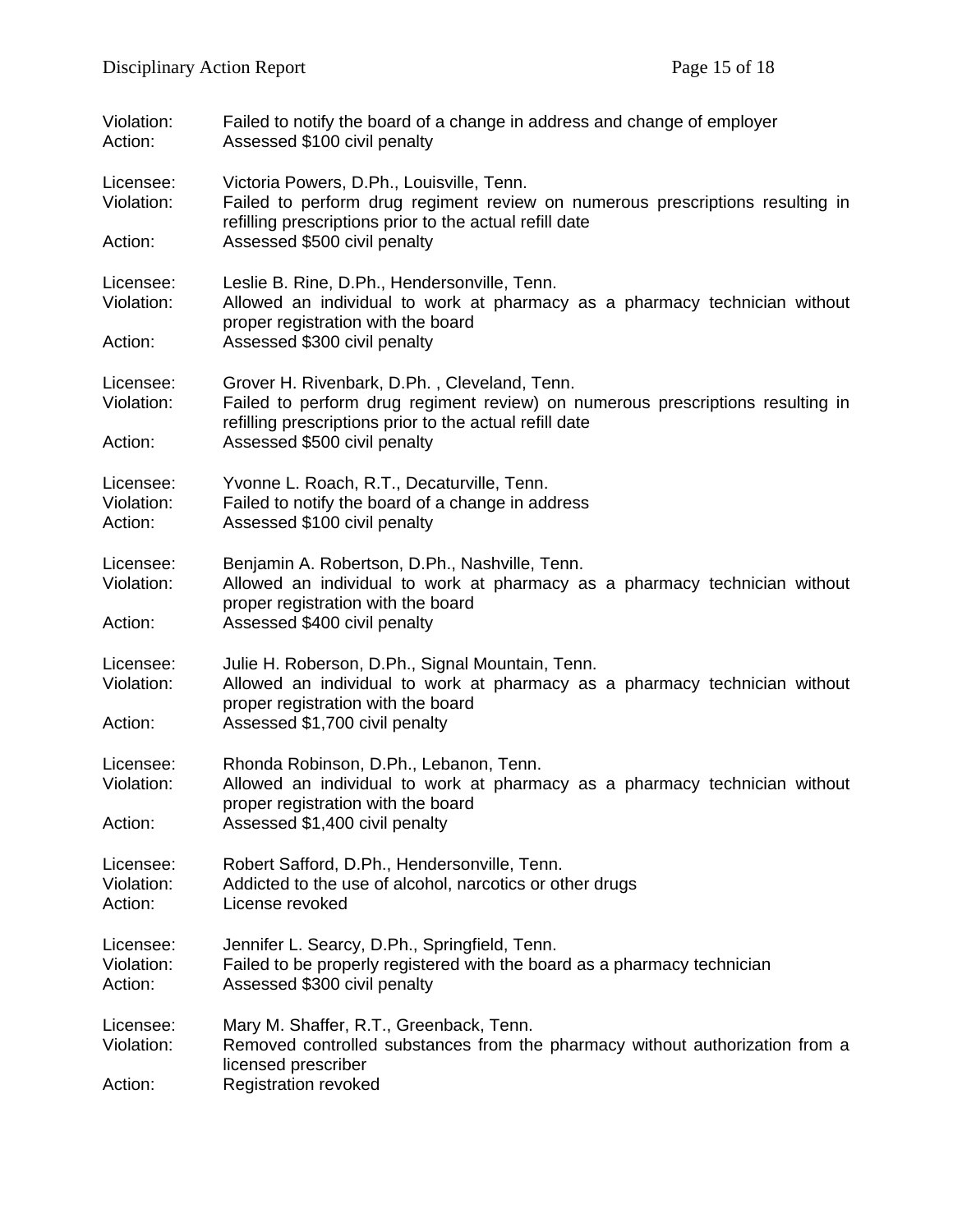| Licensee:<br>Violation:<br>Action: | Curtis Smith, R.T., Signal Mountain, Tenn.<br>Failed to be properly registered with the board as a pharmacy technician; failed to<br>notify the board of a change in address<br>Assessed \$200 civil penalty |
|------------------------------------|--------------------------------------------------------------------------------------------------------------------------------------------------------------------------------------------------------------|
| Licensee:<br>Violation:<br>Action: | Smith & Nephew, Inc., Memphis, Tenn.<br>Failed to allow a Board of Pharmacy investigator into the facility to perform an<br>inspection<br>Assessed \$1,000 civil penalty                                     |
| Licensee:<br>Violation:<br>Action: | Smith & Nephew, Inc., Memphis, Tenn.<br>Operating facilities not licensed as a manufacturer/distributor/wholesalers by the<br>State of Tennessee Board of Pharmacy<br>Assessed \$12,000 civil penalty        |
| Licensee:                          | Tonja M. Smith, D.Ph., Collierville, Tenn.                                                                                                                                                                   |
| Violation:                         | Failed to notify the board of a change in employer                                                                                                                                                           |
| Action:                            | Assessed \$100 civil penalty                                                                                                                                                                                 |
| Licensee:                          | SPC Home Medical Supply, Columbus, Miss.                                                                                                                                                                     |
| Violation:                         | Failed to notify the board as to the closure of its facility                                                                                                                                                 |
| Action:                            | Assessed \$500 civil penalty                                                                                                                                                                                 |
| Licensee:<br>Violation:<br>Action: | Tonya P. Steele, R.T., Memphis, Tenn.<br>Removed controlled substances from the pharmacy without authorization from a<br>licensed prescriber<br><b>Registration revoked</b>                                  |
| Licensee:<br>Violation:<br>Action: | Terry L. Stevens, D.Ph., Kingston, Tenn.<br>Allowed employees to use swipe cards to access the pharmacy when pharmacy<br>was closed<br>Assessed \$2,000 civil penalty                                        |
| Licensee:                          | Crystal A. Swain, R.T., Hendersonville, Tenn.                                                                                                                                                                |
| Violation:                         | Failed to notify the board of a change in employer                                                                                                                                                           |
| Action:                            | Assessed \$100 civil penalty                                                                                                                                                                                 |
| Licensee:                          | Kenneth D. Tacchi, R.T., Nashville, Tenn.                                                                                                                                                                    |
| Violation:                         | Failed to be properly registered with the board as a pharmacy technician                                                                                                                                     |
| Action:                            | Assessed \$100 civil penalty                                                                                                                                                                                 |
| Licensee:                          | Stephanie M. Theuns, Collierville, Tenn.                                                                                                                                                                     |
| Violation:                         | Failed to be properly registered with the board as a pharmacy technician                                                                                                                                     |
| Action:                            | Assessed \$100 civil penalty                                                                                                                                                                                 |
| Licensee:                          | Michael R. Trent., D.Ph., Knoxville, Tenn.                                                                                                                                                                   |
| Violation:                         | Failed to notify the board of a change in employment                                                                                                                                                         |
| Action:                            | Assessed \$100 civil penalty                                                                                                                                                                                 |
| Licensee:                          | Michael R. Trent., D.Ph., Knoxville, Tenn.                                                                                                                                                                   |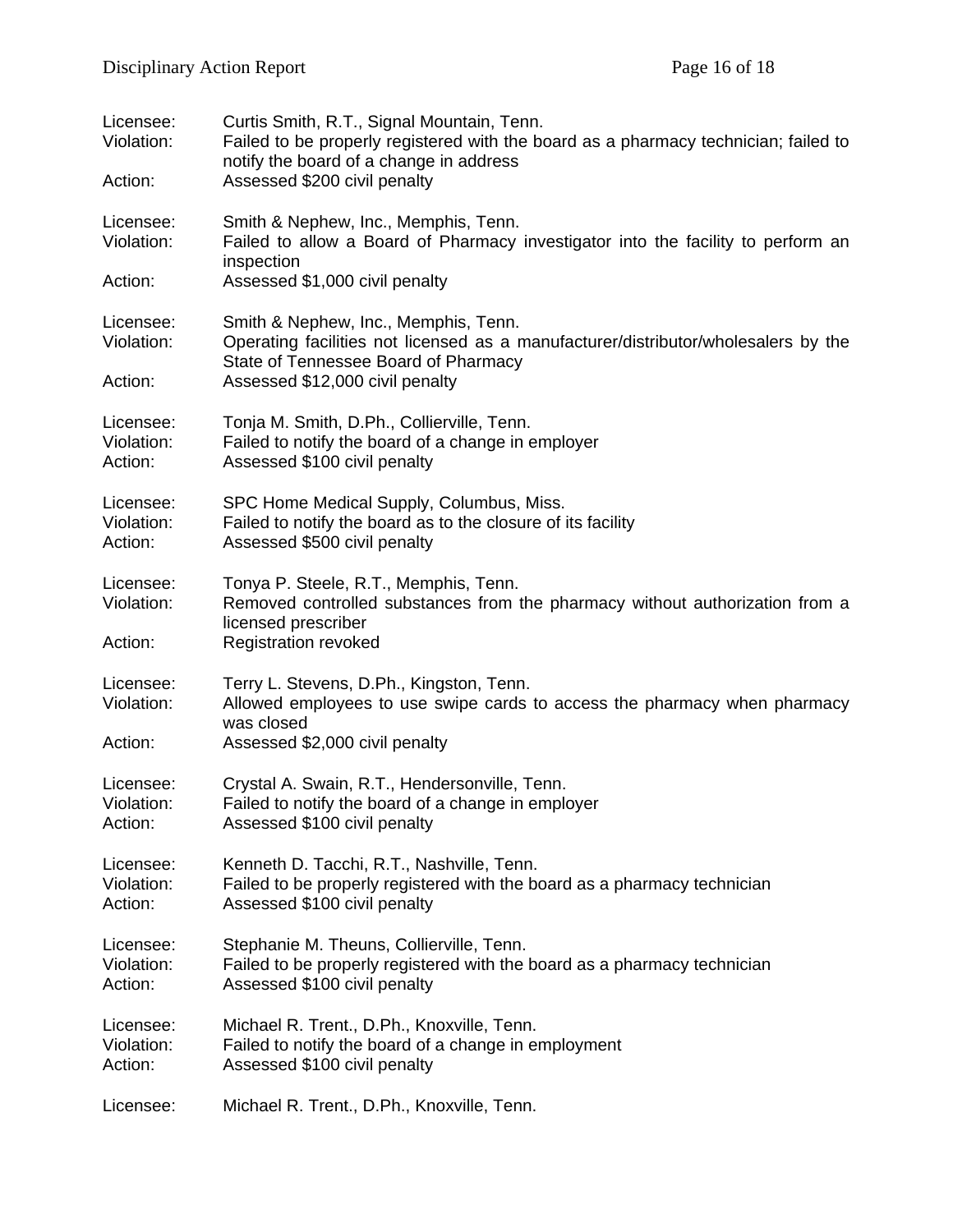| Violation:<br>Action:              | Failed to have the proper pharmacist to technician ratio<br>Assessed \$250 civil penalty                                                                                                                    |
|------------------------------------|-------------------------------------------------------------------------------------------------------------------------------------------------------------------------------------------------------------|
| Licensee:<br>Violation:            | Dustin Vo, R.T., Memphis, Tenn.<br>Removed controlled substances from the pharmacy without authorization from a<br>licensed prescriber                                                                      |
| Action:                            | <b>Registration revoked</b>                                                                                                                                                                                 |
| Licensee:<br>Violation:            | Cassie A. Walker, R.T., Talbott, Tenn.<br>Removed controlled substances from the pharmacy without authorization from a<br>licensed prescriber                                                               |
| Action:                            | <b>Registration revoked</b>                                                                                                                                                                                 |
| Licensee:<br>Violation:            | Marcus A. Wattenbarger, D.Ph., Lenoir City, Tenn.<br>Allowed an individual to work at pharmacy as a pharmacy technician without<br>proper registration with the board                                       |
| Action:                            | Assessed \$2,100 civil penalty                                                                                                                                                                              |
| Licensee:<br>Violation:            | Billy R. Willoughby, D.Ph., Clifton, Tenn.<br>Allowed an individual to work at pharmacy as a pharmacy technician without<br>proper registration with the board                                              |
| Action:                            | Assessed \$300 civil penalty                                                                                                                                                                                |
| Licensee:<br>Violation:<br>Action: | Raquelle Woodard, D.Ph., Smyrna, Tenn.<br>Action taken by the state of Louisiana<br>License placed on probation until November 18, 2014 to run concurrent with<br>Louisiana Order with terms and conditions |
| Licensee:<br>Violation:<br>Action: | Bharat S. Zaver, D.Ph., Clarksville, Tenn.<br>Allowed an individual to work at pharmacy as a pharmacy technician without<br>proper registration with the board<br>Assessed \$200 civil penalty              |

### **BOARD OF EXAMINERS IN PSYCHOLOGY**

Licensee: Tony R. Franklin, Ph.D., Clarksville, Tenn.<br>Violation: Guilty of a crime: making false statements Guilty of a crime; making false statements or representations, being guilty of fraud or deceit in obtaining admission to practice, or being guilty of fraud or deceit in the course of professional practice Action: License suspended; must meet certain terms and conditions; assessed \$1,000 civil penalty

### **ABUSE REGISTRY**

| Individual: | Mary Adewola, Nashville, Tenn. |
|-------------|--------------------------------|
| Abuse:      | Emotional/Verbal               |
| Profession: | <b>Personal Assistant</b>      |